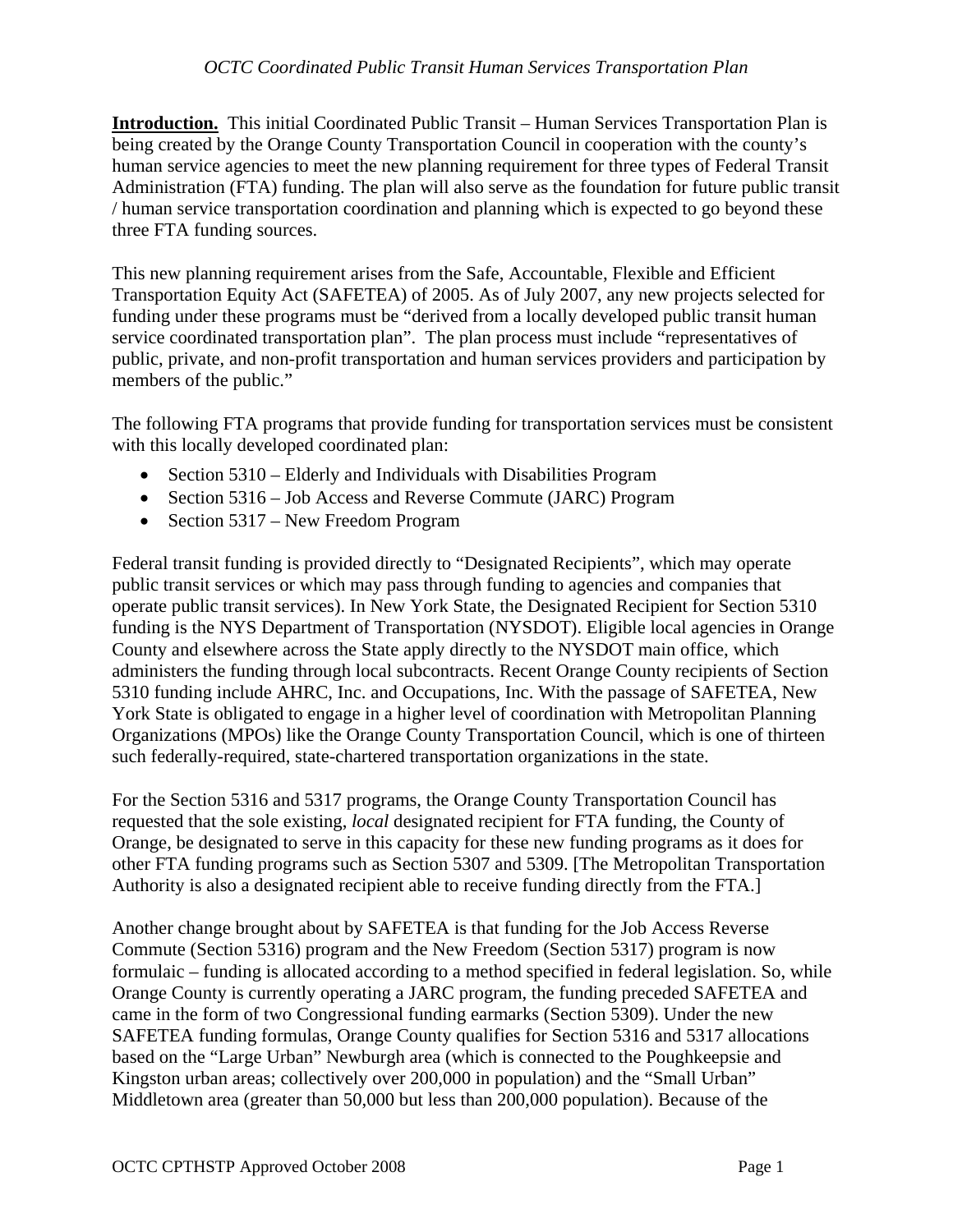connection to urban areas in Dutchess and Ulster Counties, the sub-allocation of the Large Urban funding must be coordinated by the three transportation councils in this area (which is known as the Transportation Management Area, or TMA, another designation stemming from federal transportation legislation).

Orange County's current JARC demonstration program supports van transportation of eligible clients from the Newburgh and Middletown areas to jobs at warehousing and distribution centers in other areas. New funding for the existing Orange County JARC program would derive from the formulaic Section 5316 funding program.

There is no current utilization of New Freedom program funding (FTA Section 5317) by any of the three counties in the TMA.

Urbanized areas, as defined by the Census Bureau with a population of over 50,000, are required to form or be part of a Metropolitan Planning Organization. The Orange County Transportation Council (OCTC) is the MPO for Orange County, NY. It was designated by the Governor in 1982. Like all other MPOs in the country, OCTC is a multi-agency planning entity which is required to carry out certain responsibilities in accordance with Federal surface transportation legislation such as SAFETEA. This legislation has been effectuated by the US Department of Transportation through Federal regulations. Program guidance is also often disseminated by the FTA (and other Federal agencies) through "circulars". In regard to the three programs which are a particular focus for this plan, the FTA issued or updated circulars for each of the funding programs on May 1, 2007. The circulars, all of which may be accessed via the FTA's website at [www.fta.dot.gov/leg\\_reg.html](http://www.fta.dot.gov/leg_reg.html), are as follows:

- o Circular 9070.1F entitled, "Elderly Individuals and Individuals With Disabilities Program Guidance and Application Instructions" (Section 5310), 112 pages
- o Circular 9050.1 entitled, "The Job Access And Reverse Commute (JARC) Program Guidance And Application Instructions" (Section 5316), 119 pages
- o Circular 9045.1 entitled, "New Freedom Program Guidance and Application Instructions" (Section 5317), 123 pages

Like previous Federal transportation legislation, SAFETEA requires that MPOs produce three major products: a Metropolitan Transportation Plan (locally referred to as the Long Range Transportation Plan); a Transportation Improvement Program (TIP) that sets out a schedule of capital projects to be funded and built/undertaken with Federal Highway or Transit funding (for convenience in this state the TIP includes all large agency projects whatever the funding source); and an annual Unified Planning Work Program (UPWP). The aforementioned threecounty Transportation Management Area (TMA), which includes Dutchess and Ulster Counties, does not have a separate governing body. Activities are coordinated and then acted on separately by three



governing bodies of each MPO. TMA activities include sub-allocation of certain Federal transit funds (previously just Section 5307, now to include Section 5316 & 5317 as well; Section 5310 funding will continue to be administered by NYSDOT). Other TMA responsibilities include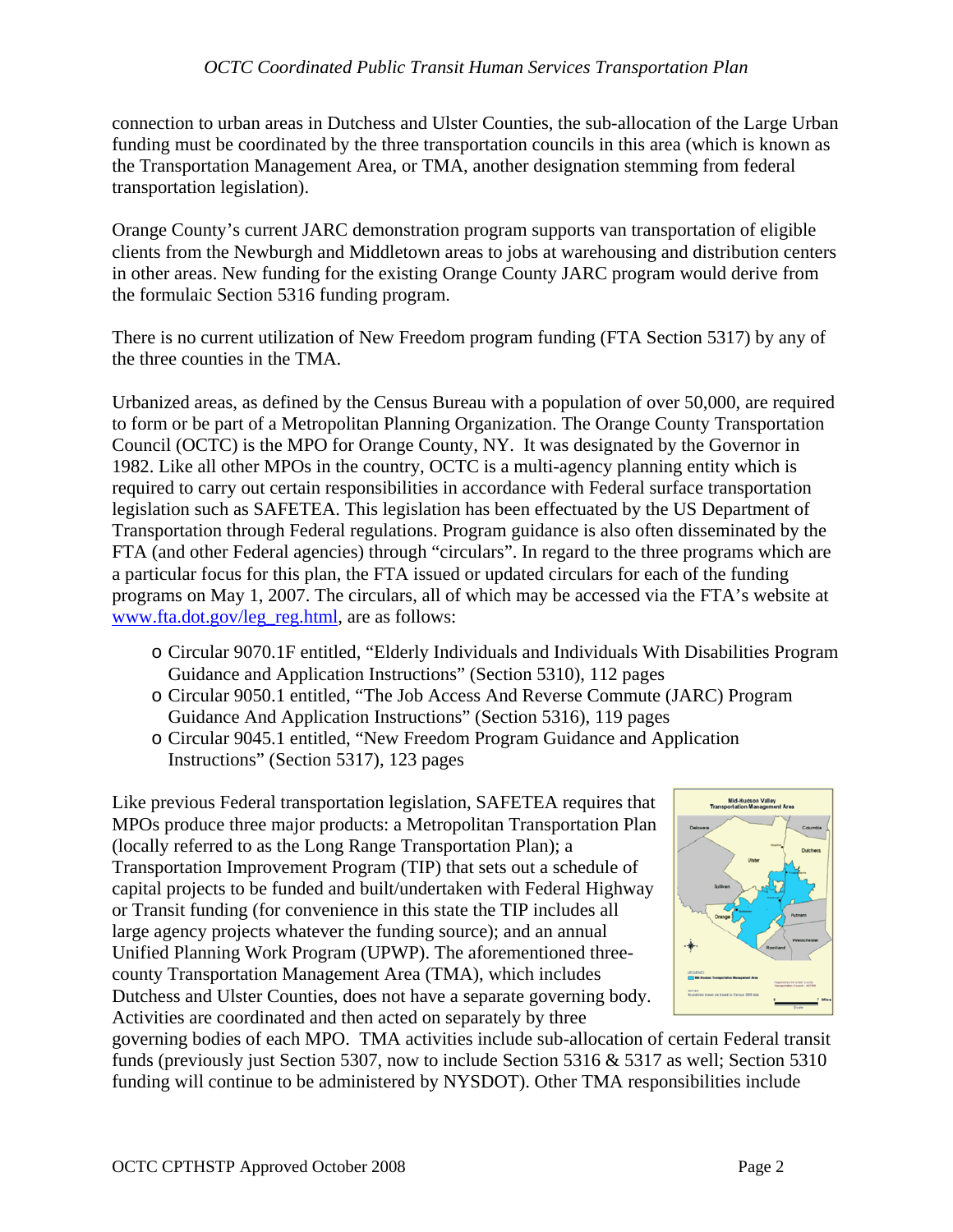improved coordination of inter-county transit operations and undertaking a required Congestion Management Process which was initiated in 2005.

**Coordinated Public Transit / Human Services Transportation Planning (CPTHSTP).** The principles behind the coordinated planning requirement are not new and neither are discussions and coordination between human service agencies, the county's transit staff and local transit/transportation providers. This coordination has occurred in the context of planning for the County's long-operating ADA Paratransit services as well as, among other things, regular participation with a continuing ad hoc committee of mental health service agencies. Most recently, the County Planning Department's transit staff coordinated with the County Employment and Training Administration (ETA) to prepare a regional JARC plan which was a requirement for FTA approval of the current program. It predates the new CPTHSTP requirement; elements of that plan are being used for this document.

The new coordinated planning requirement provides an opportunity to formalize and improve upon existing collaboration, invite participation from community stakeholders and ensure that human service needs are represented in public transit planning processes. In addition to addressing the federal legislative requirement for the three FTA funding programs, this and future coordinated plans will work to broaden transportation planning processes to better serve the combined needs of county residents who may require assistance from human service agencies. As was articulated and reinforced in many forms by the human service agencies that participated in this planning process, transportation is a critical link in the transition from assistance to independence. It is sincerely hoped by all concerned that the need for some human services may be obviated to some extent as needed, general improvements to public transit services are made. The dialogue between transit planners, human service agencies, transportation coordinators, transit operators, county residents, and others occurs in the context of two straightforward procedural goals:

- 1. Meet federal legislative requirements for the FTA Section 5310, 5316 and 5317 programs so that such funds may be applied for expended within Orange County. (*In the first instance, this is the reason why such a plan is required.*)
- 2. Create an ongoing, cooperative planning process that goes beyond the minimum federal requirements to identify creative strategies which will effectively serve the transit and transportation needs of residents; improve quality and accessibility of services; and reduce or eliminate service duplication through better coordination and a more holistic examination of costs and spending.

This Coordinated Public Transit-Human Services Transportation Plan is consistent with the Orange County Transportation Council's Long Range Transportation Plan adopted in November 2007. Following the interim guidance released in the March 15, 2006 Federal Register, the subsequently issued FTA program circulars, and drawing on technical assistance materials provided by the New York State Department of Transportation regarding requirements for this coordinated plan, this planning process seeks to:

- Assess transportation needs for individuals with disabilities, older adults, and persons with limited incomes
- Inventory available services and identify areas of redundant services or service gaps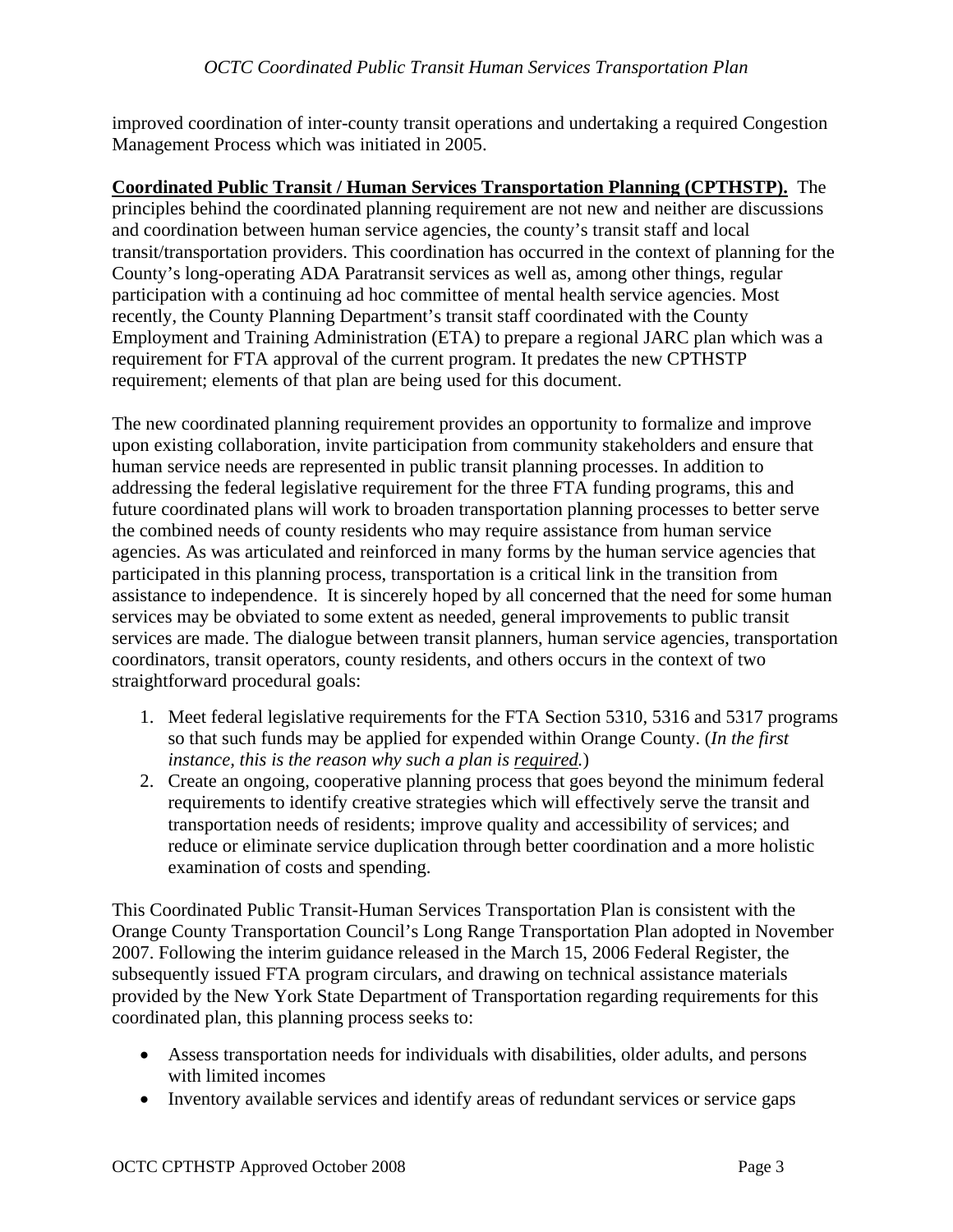• Present and prioritize potential strategies to address identified gaps in service, eliminate or reduce duplication in services, and provide more efficient utilization of resources

**Federal Funding Requiring a Coordinated Plan.** Following is additional information regarding the three Federal Transit Administration funding programs for which such a coordinated plan is required:

The Section 5310 program provides formula funding to States for the purpose of assisting private nonprofit groups in meeting the transportation needs of the elderly and persons with disabilities where existing transportation services are unavailable, insufficient, or inappropriate to meeting these needs. The NYS Department of Transportation is the agency designated by the Governor to administer this federal funding program in New York. Through the NYSDOT Section 5310 Grant Program, funds are used to purchase buses for not-for-profit organizations throughout the state. The program funds 80% of vehicle purchase costs, with the remaining 20% provided by the applicant organization as the local match. No operating funds are provided through the 5310 program. Recipients are responsible for 100% of their ongoing operating expenses for buses.

Section 5310 program grants are awarded on the basis of a state-wide competition (not by NYSDOT or MPO region). Application review criteria include factors such as need and the capacity of the applicant. With the new federal legislation, there is also now a requirement for Section 5310 applicant needs to be represented in the locally-developed, coordinated public transit-human services transportation plan. In recent years the Orange County Chapter of NYSARC, Inc. (now known as AHRC, Inc.) and Occupations, Inc. are the agencies which have received 5310 funding in Orange County.

Four types of buses are presently available through the 5310 program, ranging from 12 passenger to 40-passenger capacity vehicles. All must be equipped with wheelchair lifts and spaces. Not-for-profit organizations which serve elderly individuals or individuals with disabilities are eligible to apply, as are county & local governments which certify that not-forprofit organizations are not available in the area to provide such services or are approved by the State to coordinate such services. Successful applicants subsequently purchase buses under the State's procurement process. Agencies normally can expect to receive vehicles within nine to twelve months after executing contract agreements with NYSDOT.

In Federal Fiscal Year (FFY) 2007, the State of New York was apportioned approximately \$7.94 million in Section 5310 funding, roughly 6.8% of the total national Section 5310 apportionment. Ninety-seven organizations statewide were awarded vehicles through this grant assistance program for the FFY 2007 grant cycle.

The Section 5316 Job Access and Reverse Commute (JARC) program is intended for employment-related transportation projects, both to fill gaps in existing services and to leverage other federal, state and local transportation funding in order to address the unmet needs of individuals moving from welfare to work. JARC funds help to improve mobility and economic opportunity for welfare recipients and other low-income individuals through the provision of new or expanded transportation services to suburban employment opportunities. There is wide flexibility in selecting service strategies tailored to community needs. Strategies include: late-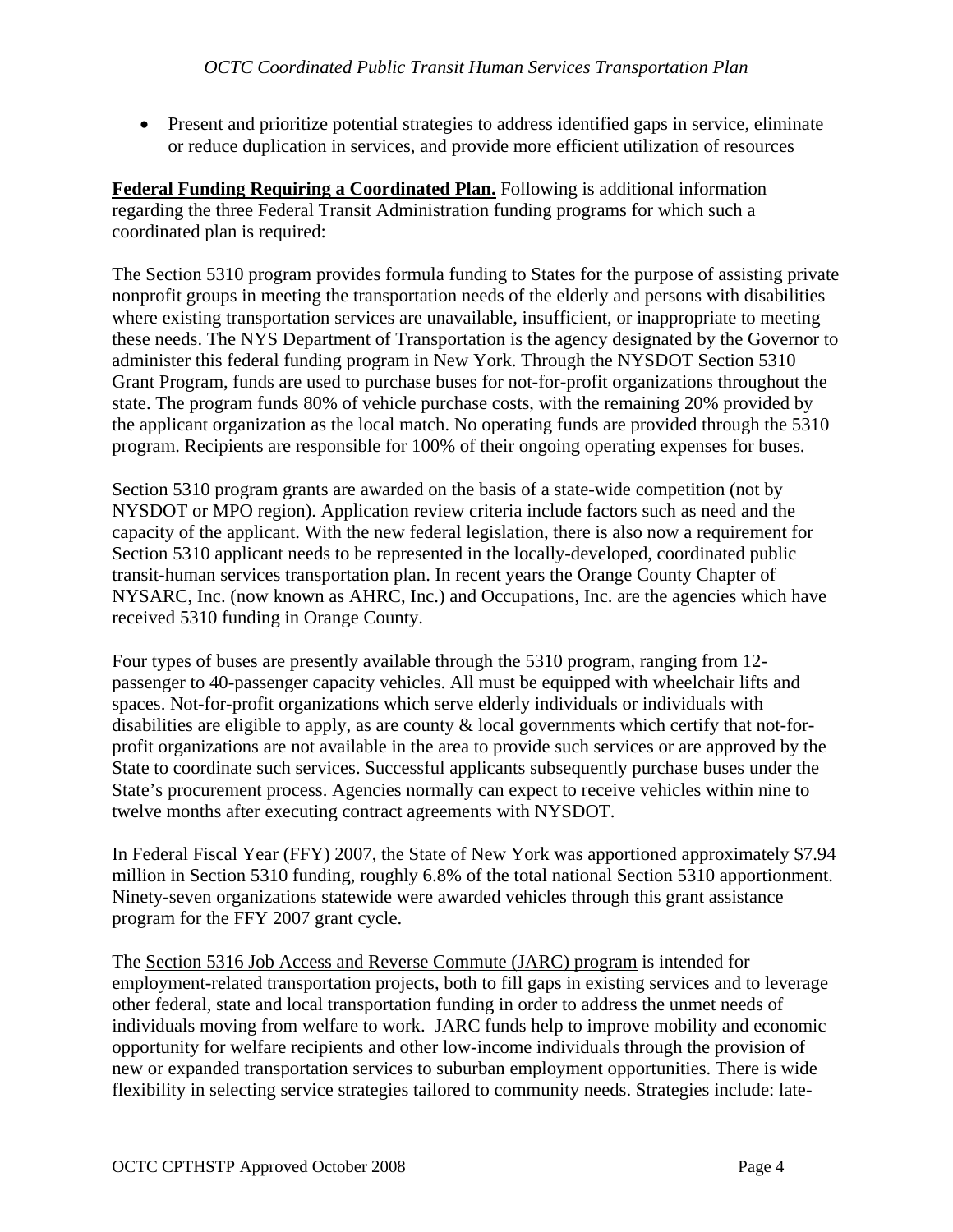night and/or weekend service; guaranteed ride home service; shuttle service; expanded fixed routes; demand-responsive services; transit voucher programs; employer-provided transportation utilizing shuttles, ridesharing, carpooling; and the use of "transit pass" programs and benefits under Section 132 of the Internal Revenue Code. The maximum Federal share under the JARC Program may not exceed fifty percent (50%) of the total project cost.

The current Orange County JARC program is operated by the County Employment and Training Administration (ETA) in coordination with the County Planning Department, which coordinates the County's transit programs and administers FTA grants. Due to the success of ETA's JARC program and high demand/unmet need, a key element of this plan is to articulate the need for continued and expanded service using the new Section 5316 formula funding. A secondary, but equally important goal is to prevent discontinuity in program services for clients while developing a means to meet the competitive requirements of the new legislation.

The Section 5317 New Freedom program supports new public transportation services and public transportation alternatives beyond those required by the Americans with Disabilities Act (ADA). This formula funding program aims to provide additional tools to overcome existing barriers facing Americans with disabilities seeking integration into the work force and full participation in society, reducing barriers to transportation services and expanding transportation mobility options. Individuals who are transportation-disadvantaged face different challenges in accessing services depending on whether they live in urban, rural, or suburban areas. The geographic dispersion of transportation-disadvantaged populations also creates challenges for human service programs hoping to deliver transportation for their clients. Over the years, in response to these challenges, Federal, State and local governments, and community-based organizations created specialized programs to meet particular transportation needs. At the Federal level alone, there are at least sixty separate programs administered by eight Federal departments that provide special transportation services to individuals with disabilities, older adults, and persons with low incomes. Most of these are human service programs that fund limited transportation services to provide eligible participants with access to particular services, such as job training, health care, senior centers, or rehabilitation programs. The Section 5317 New Freedom program is intended to fill the gaps between human service and public transportation services previously available and to facilitate the integration of individuals with disabilities into the workforce and full participation in the community. This program is new; no 5317 funding has been granted to date for activities within Orange County.

**Demographic, Employment, and Commuting Patterns.** In recent years Orange County has been one of the fastest growing counties in New York State. This increasing residential development, population growth, and commercial development have contributed to making Orange County a visibly different place than the largely rural agricultural landscape it was previously. While this growth has brought opportunity and prosperity, it also has real costs. Several of our historic cities and villages still struggle for a role in this prosperity, and six of these historic centers have had modest losses of population in the last decade. Relative affordability compared to the greater New York metropolitan region stimulated significant inmigration, but has diminished housing affordability.

[*For a more complete description of Orange County, its demographics, transportation systems, and other information, please consult the OCTC Long Range Transportation Plan, the Orange County*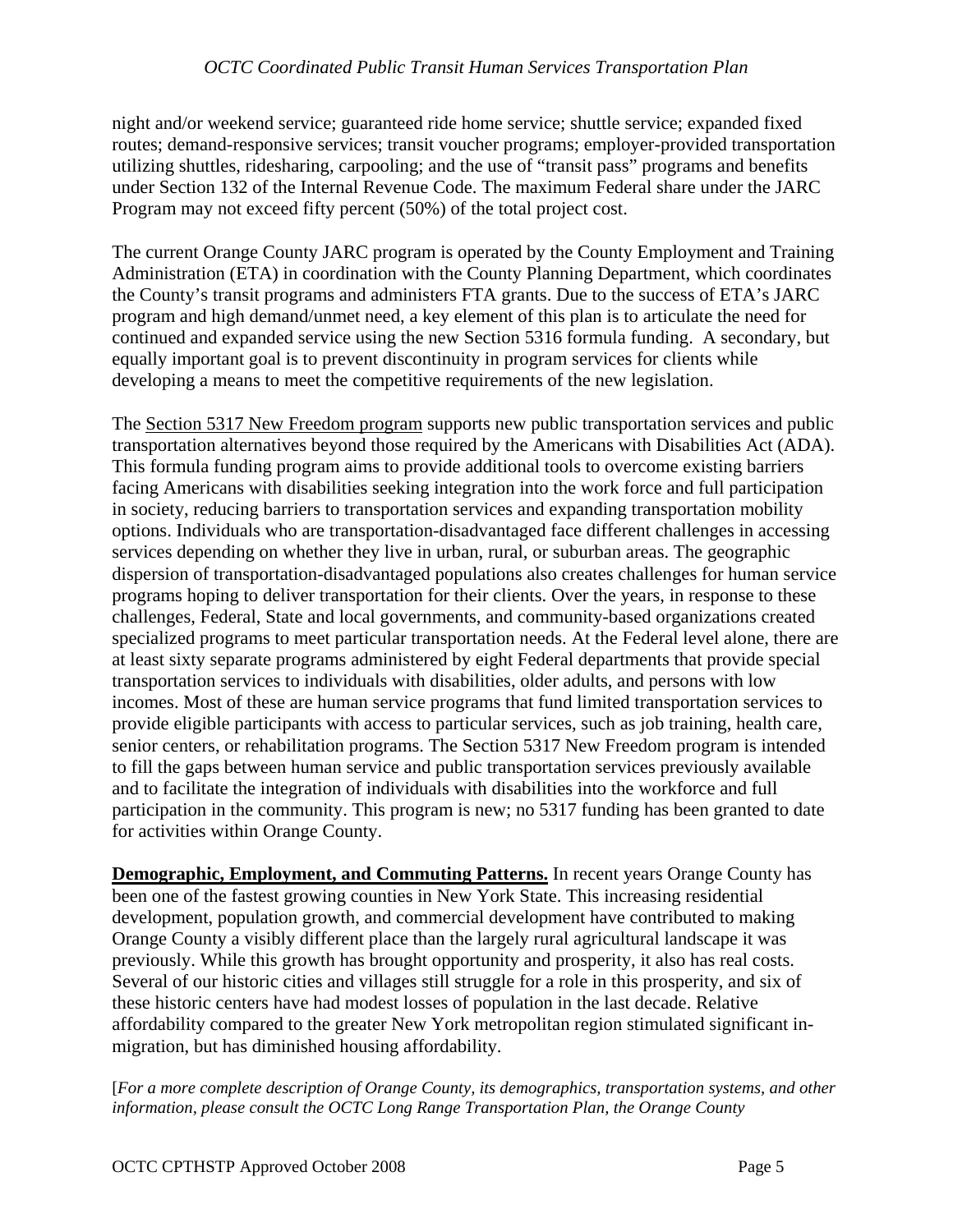*Comprehensive Plan and other adopted plans and studies which can be accessed at the County Planning Department website ([www.orangecountygov.com/planning](http://www.orangecountygov.com/planning)) or by contacting the planning department directly.*]



Transportation can be defined as the physical movement of people and goods from one place to another. A historical national policy supporting continued investments in new roads and highways helped to make it possible for origins and destinations of trips to be dispersed. These and other factors have resulted in a greatly expanded use of motor vehicles. The evolution and the demands to satisfy automobile use have resulted in a continuous call to expand capacity on the highway network. It has both contributed to and has been fostered by dispersed land use patterns in residential and nonresidential development, commonly characterized as "sprawl". Regardless of the basic causes, the dispersion

of activity and development from central cities, to suburbs, and "exurbia" has been apparent in Orange County.

Orange County received its charter as one of the original counties of New York State in 1687. Today, the County has 20 towns, 19 villages and 3 cities. Located at the geographic center of the Boston to Washington corridor of 40 million people and the northern fringe of the 20-million New York-northern New Jersey-Long Island, NY-NJ-CT-PA Consolidated Metropolitan Statistical Area (CMSA), Orange County has both regional and metropolitan transportation connections.

Orange County population increased from 221,647 in 1970, to 259,600 in 1980, to 307,647 in 1990, and to 341,367 in 2000. The increase of 10.96 percent from 1990 to 2000 was much larger than the 5.5 percent increase for New York State as a whole. While the unemployment rate has fluctuated, it remained at 4.3% in 2002 as it did in 1990. Although the labor force grew 3% from 1990 to 2000, it increased by an additional 4.8% by 2002. The estimate county population today is approximately 375,000. Much of the employment is dispersed so there is a high dependence on personal vehicles for work trips. There is on average one vehicle available for every licensed driver in Orange County. This is typical of most suburban counties in New York State. For now, the primary exception to reliance on personal vehicles is for commuting trips to New York City, Westchester County and New Jersey. These trips are made on a variety of modes, primarily bus and rail.

The 2000 Census revealed that the majority of the County's population, 61%, resided in its 20 towns (outside the villages), 21% in its 17 villages, and the remainder, 18%, in its three cities. In 1940, 45% of the County's residents were located in its cities, and only about 38% of the resident population located in the towns. From 1940 to 1970 population shifted away from the cities; by 1970 56% of the County's population resided in its towns. During this time, the village share of the population remained fairly stable at 18%. In 2006, two new villages were created in the County, the Villages of South Blooming Grove and Woodbury. The migration of county residents to outlying areas and the increasing trend to locate corporate parks and distribution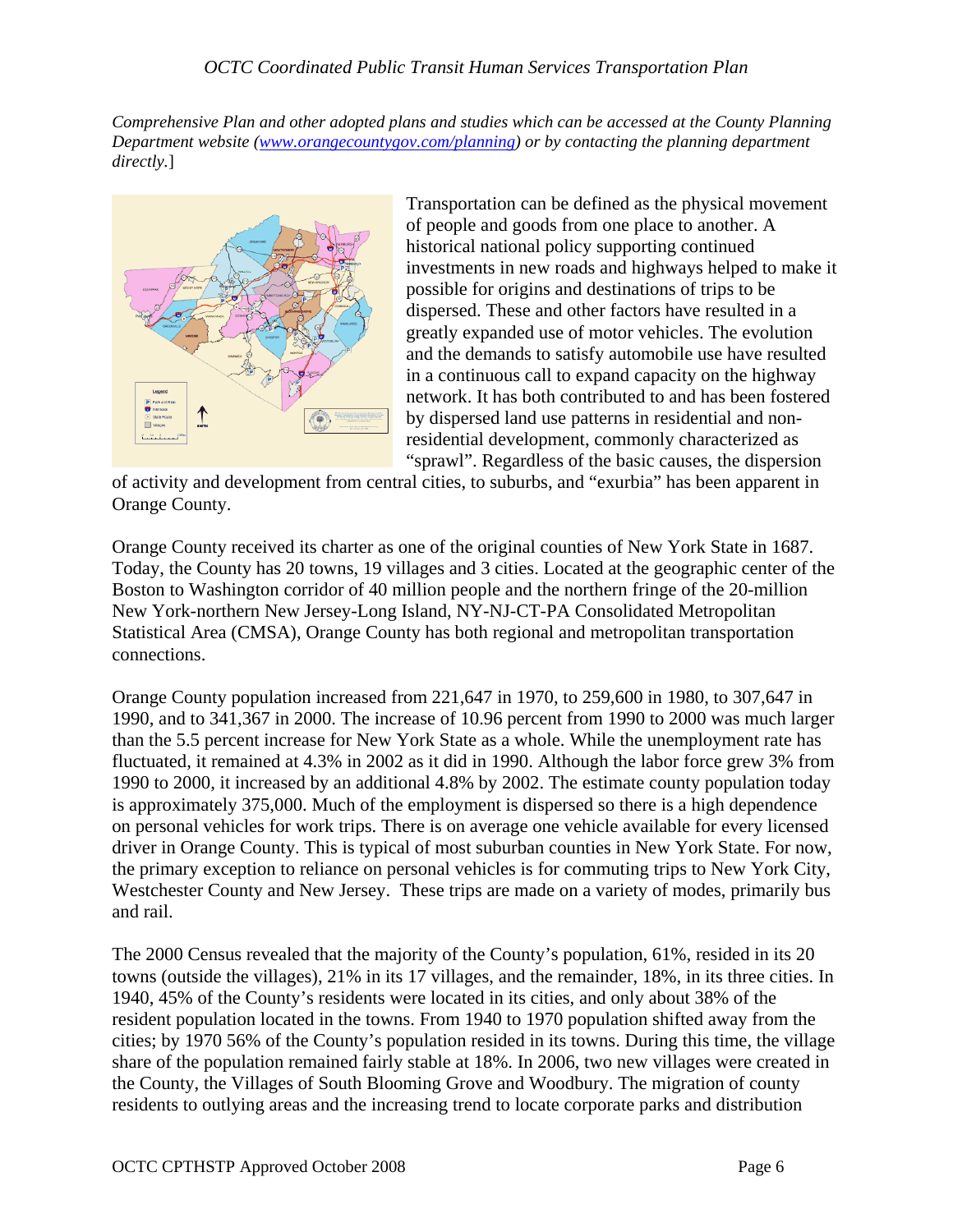centers on the outskirts of populated areas present challenges for public transit, in turn challenging low income persons who may not be able to count on personal vehicles for mobility.

From 1990 to 2000, the Town of Monroe's population increase of 36% placed it among the leading growth communities in the County. This growth was in large part due to the substantial population growth rates in the Village of Kiryas Joel, which was established in 1977. Although the County saw a population increase of 11% during this time period, 13 of its towns and 4 of its

villages exceeded this growth rate. From 1990 to 2000, the average growth rate of the cities was 3.2%, with the city of Newburgh being the most populous in 2000, with 28,259 residents.

Based upon Census 2000 data, Orange County, comprised of 816 square miles, had a population density of 418 persons per sq mile. The cities of Newburgh and Middletown along with the Village of Kiryas Joel all exceeded 5,000 persons per square mile. The Town of Tuxedo, with a population density of 70 persons per square mile, was the least densely populated municipality.



In 2000, with a median age of 35, Orange County was among the youngest counties in the region. It parallels the national median age of 35.3, while slightly younger than the State's median age of 36. The County has 'aged' 5 years since 1980, when the median age was 30.2. Like the nation, it is expected to continue to slowly age. Census data and proprietary data sources indicate the trend in age distribution to be a slow gradual decline in those aged 45-54, with an increase in those aged 65 and over. In 2000, 10% of the population was over the age of 65, which is projected to increase to 14% by 2020.

Census figures show Orange County is racially and ethnically diverse. Although changes in US Census Bureau methodologies have affected racial comparisons, the trends occurring within the County regarding racial composition mirror changes which are occurring on both the national and state levels. The 2000 Census estimatd that the County's population was 84% white, 8% black, and 1.5% Asian/Pacific Islander. Hispanic, an ethnic category that may include all categories of race, was estimated to be 12%. The increase in the Hispanic population is consistent with the growth of this segment in neighboring counties such as Westchester and Rockland. The African-American population is largely urban in Orange County. Despite recent

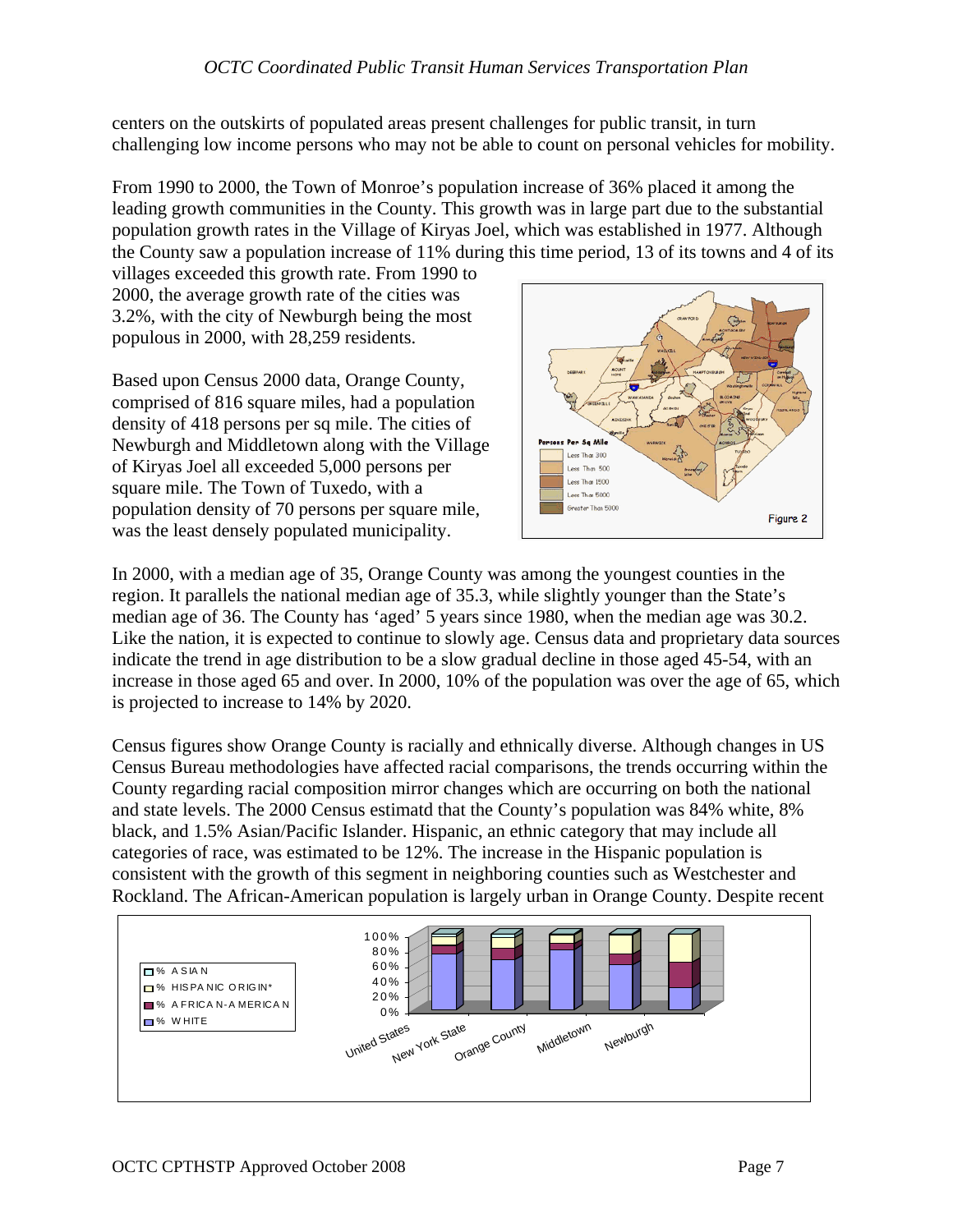immigration from Asia, the Asian population is less than 2%. Hispanics are the largest segment of the minority population, and are also largely urban. In the New York metropolitan region ethnic diversity varies inversely with proximity to New York City. Orange is less diverse than its southern neighbors, but more diverse than neighbors to the north. A similar pattern is found in the percentage of foreign-born residents, about 7% of Orange County's population

The Hispanic population has increased 85% since the 1990 Census, followed by a 48% increase in Asian residents. The African-American and white populations saw increases in their populations of 24% and 4%, respectively. Census 2000 data indicated that 69% of the County's Black population and 63% of its Hispanic population resided in five communities, with the cities of Newburgh and Middletown in the forefront. With the exception of the City of Newburgh, a large percentage of the Asian population resides in these same communities.

There were approximately 123,000 thousand housing units in Orange County according to the 2000 census. As of this writing, it is estimated there are about 132,000 housing units. The ratio of owner-occupied to renter-occupied units has remained fairly stable at about 2 to 1. Of the owneroccupied units, 37% had two vehicles and 23% had three vehicles or more. In 1980, 42% of Orange County's 93,274 units of housing were designated as 'rural', that is, they were located outside the census-designated urbanized areas. By 2000, only 24% of the housing units were classified as being in



rural areas, with the expectation that it will be less when the 2010 census is taken.

In 2005, the median income of households in Orange County was approximately \$63,000. The median household income for New York State in 2005 was about \$49,500. Nationally, the median household income was approximately \$46,250. For many current residents, including senior citizens, younger adults and families, and people with more modest incomes, housing in the County is increasingly unaffordable. Among the municipalities where the median income was lower than that for the entire county were the three cities. The cities of Newburgh and Middletown have very high poverty level. There were 2,133 recipients of Temporary Aid for Needy Families (TANF) in Orange County in 2005.

|                 | <b>Family Household</b> | <b>Persons</b> |
|-----------------|-------------------------|----------------|
|                 | Median                  | <b>Below</b>   |
| Location        | Income                  | <b>Poverty</b> |
| <b>NY State</b> | \$43,393                | 14.60%         |
| Orange Co.      | \$52,058                | 10.50%         |
| Port Jervis     | \$30,241                | 17.50%         |
| Middletown      | \$39,570                | 17.50%         |
| Newburgh        | \$30,332                | 25.80%         |

In Newburgh, 52.2% of families earned less than \$35,000 a year (2000), roughly the local poverty line for a family of four at that time, as estimated by Regional Economic and Community Action Partnership in Middletown. 25.8% of families earn below the Federal

poverty line (\$19,350 for a family of four). 39% of the adult population was not in the workforce; 5.4% was looking for work but couldn't find it; 38% of adults had no high school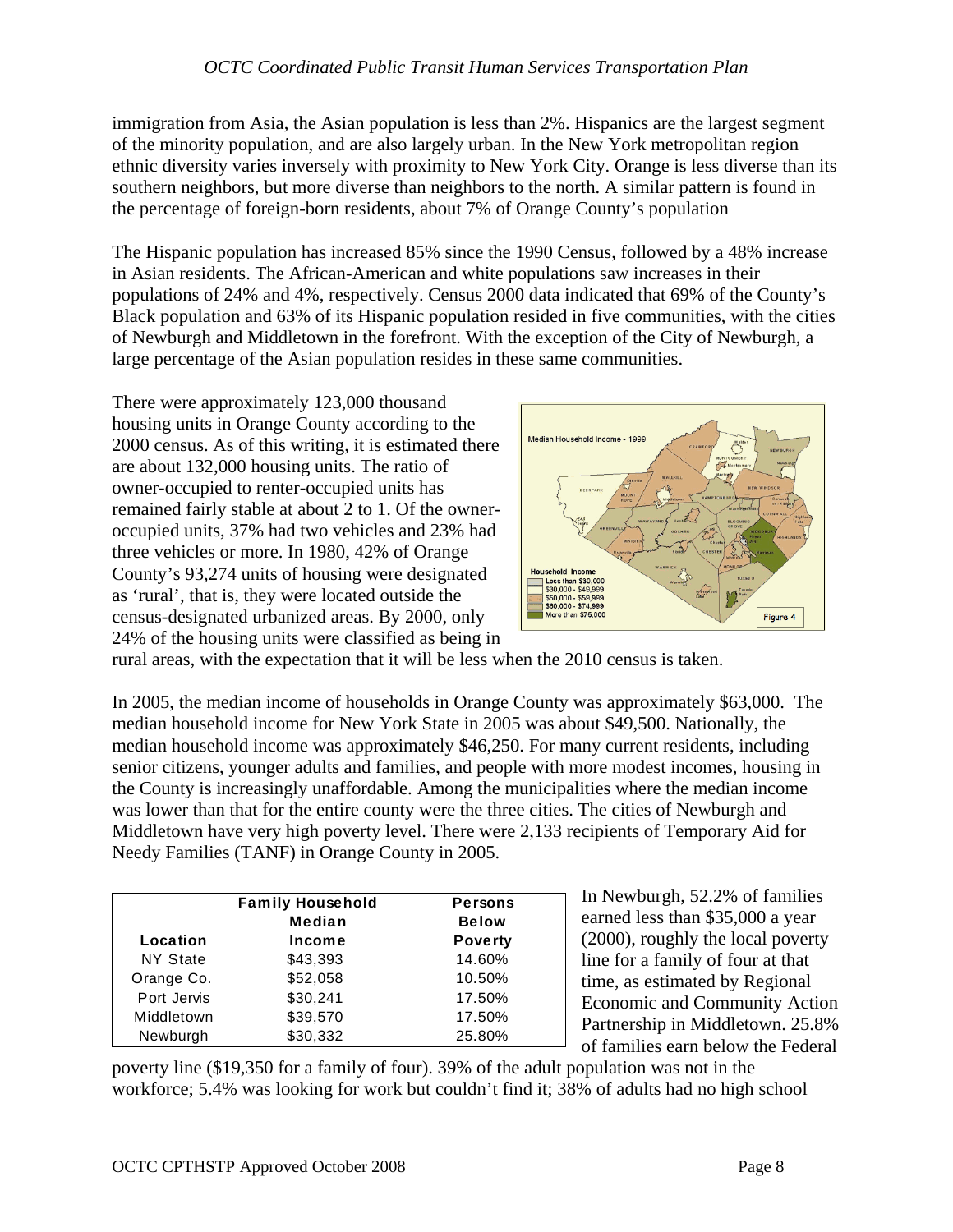diploma and 38% of households paid at least 35% of their income in rent. The current teen pregnancy rate in the city is three times the county's average. Newburgh has 999 TANF recipients, or 47% of Orange County's total.

For these reasons, the east end of Newburgh has been designated as a federal enterprise zone. Also, Orange County's NYS Empire Zone is based nearby at the intersection of Interstates 84 & 87 (NYS Thruway). The NYS Empire Zone Program provides eligible companies in designated areas with wage tax credits, sales tax refunds and investment tax credits. The Port Authority of New York and New Jersey, which recently acquired the lease from NYS to operate Stewart International Airport, which is near both of these areas, has identified access to airport jobs by Newburgh area residents as a critical need for local transit service planning and improvements.

In Middletown, 14% of families are below the poverty level; 25% of adults have a disability, and of those 46% are unemployed (excluding those 65 and older); 26% of families with children under 5 live below the poverty guideline and of the 20% of female heads of households, 35% are below poverty level.

Orange County has a higher share of blue-collar workers (24%) than the State as a whole (20%), and a higher concentration of jobs in wholesale-retail trade and transportation-communicationpublic utilities (27% and 20%, respectively). This reflects the local area's success in attracting trucking and warehouse operations as well as its status as a retail hub.

As Orange County's population has increased, so too has the number of total workers. Between 1990 and 2000, the total workers residing in the County increased about 8% to 152,489. The local economy employs about 70% of the resident workforce and also attracts about a third of its workers from outside the county. These workers often earn less than the median income. More than 30% of Orange County's workforce commutes to jobs outside the county, primarily in New York City, Westchester and Rockland Counties and northern New Jersey. These workers often earn salaries above the County's median income, also skewing the reality of economic difficulties in many sections of the county.

In 2000, the average travel time to work was 32 minutes, an increase of about 5 minutes from 1990. In 1980, the average journey to work was a little more than 24 minutes. In 2003, for workers aged 16 and over and not working at home, the average travel time to work was 32.5 minutes, which when nationally-ranked, positioned Orange County as having the  $9<sup>th</sup>$  longest travel times, behind top-ranked Queens County with an average time of 41.7 minutes. The average commute time nationally was 24 minutes. The term extreme commute has also come to define the trip to work for a growing number of people.

The majority of workers drove alone to work and from 1990–2000 this category experienced an increase of 12%. In 2000, 76.6% of the workforce commuted in their own cars. Based on Census 2000 data, only 4.7% used public transportation. For low-income residents who do not own a reliable vehicle, this presents a huge challenge. Census data shows that carpooling has decreased over the years. In 1980, 22% of workers carpooled. By 2000 this number had dropped to 11%.

**Existing Public Transit Services.** Public transit services in Orange County include various fixed-route, demand-responsive and inter-county/commuter bus services operated by private and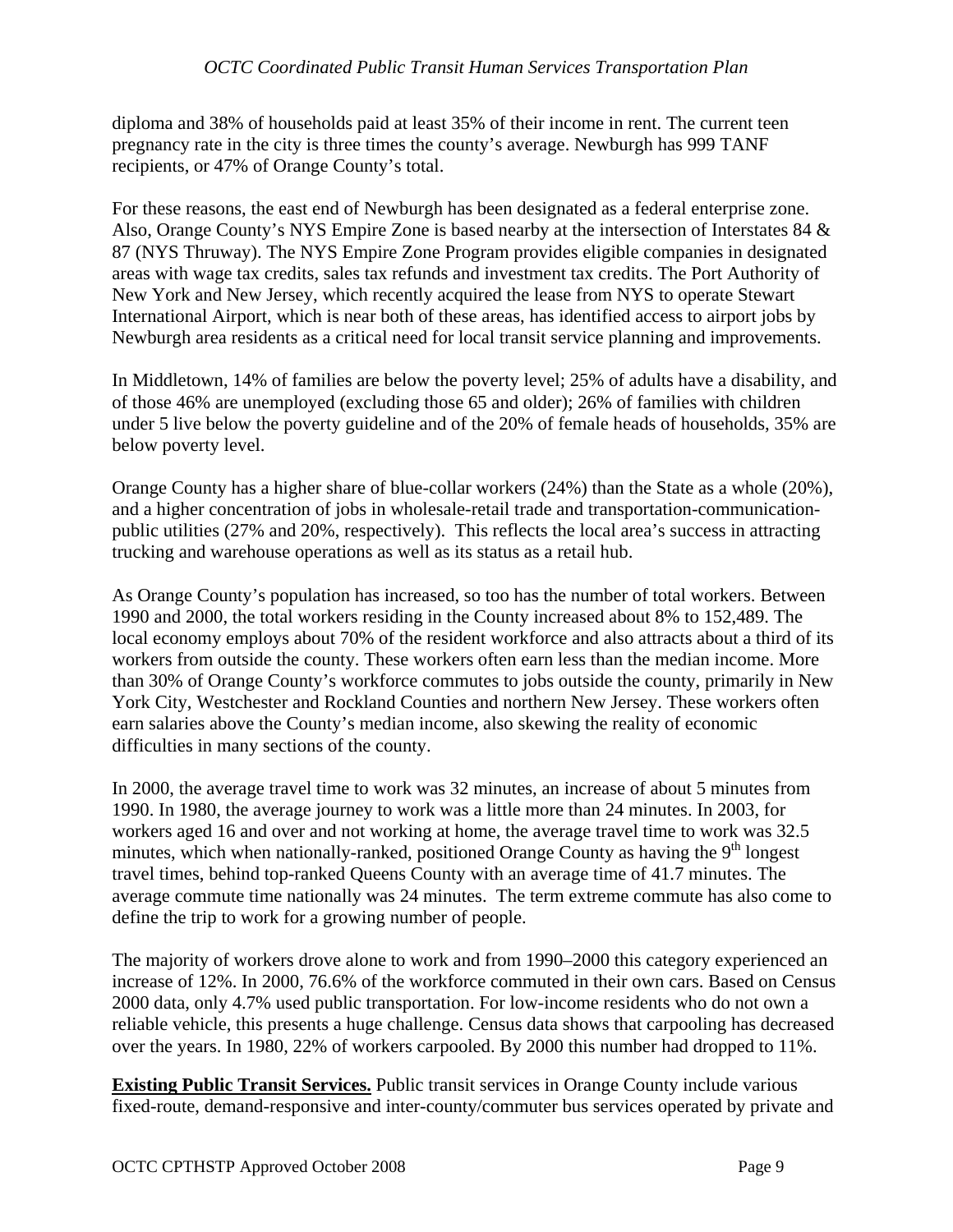municipal operators, passenger rail service on the Port Jervis Line, and passenger ferry service across the Hudson River between Newburgh and Beacon connecting to the Hudson Line. The local fixed-route bus services are largely limited to service within commercial and retail areas in and near the cities of Newburgh and Middletown and the Villages of Monroe and Kiryas Joel.

*Coach USA/Shortline/Hudson Transit* is the largest provider of bus service in and through Orange County. Coach USA serves over 1,250,000 Orange County passengers annually and has operating expenses in excess of \$13,000,000. County-wide service is provided for intercity



travelers and commuters. Most of the service is provided along the I-84, Route 17, and Route 32/I-87/Route 9W corridors. Coach USA also serves a number of major trip generators including the Galleria at Crystal Run and Woodbury Common Premium Outlet Center. Coach USA provides major commuter service to New York City with

over 100 trips per day to and from Orange County during the morning and evening peak hours. Coach USA also provides service to the East Side of Manhattan via the George Washington Bridge and operates the Orange Westchester Link (OWL) which provides service to the White Plains area. Both of these services are provided via five daily weekday round trips. [New intracounty fixed-route service operated by the *Town of Warwick* linking the Towns of Warwick and Goshen was introduced in 2003; this service was extended to connect to the Town of Wallkill system in 2007.]

Under contract with NYSDOT and Orange County, Coach USA/Shortline operates the Main Line bus service, which until recently, used trolley buses provided by the operator. The County replaced the trolley buses with regular transit buses in June 2007, using a combination of Federal, State and operator-provided funds. The new Main Line buses were the first to use the County's new "Transit Orange" logo.



*Monroe Bus Corporation* provides commuter and off-peak service to Manhattan and Brooklyn to and from the Village of Kiryas Joel. In 2006, Monroe Bus recorded nearly 300,000 trips. *Monsey Trails* connects Kiryas Joel and Monsey in Rockland County with five daily roundtrips. Ridership on this route has steadily increased with an average of 200 riders per day in 2006.

*New Jersey Transit* provides commuter and off-peak bus service to New York City and northern New Jersey from Warwick and Greenwood Lake. This bus service is provided along Route 210 and Route 17A and serves the Greenwood Lake and Warwick park & ride lots. New Jersey Transit also operates the Port Jervis passenger rail service for *MTA MetroNorth*, with stations in Harriman, Salisbury Mills/Cornwall, Campbell Hall, Middletown, Otisville and Port Jervis.

*Adirondack Trailways* provides bus service to New York City, Poughkeepsie, and Kingston. This service is provided along the Route 9W corridor and crosses the Mid Hudson Bridge to reach Poughkeepsie. *Ulster County Area Transit (UCAT)* provides five daily weekday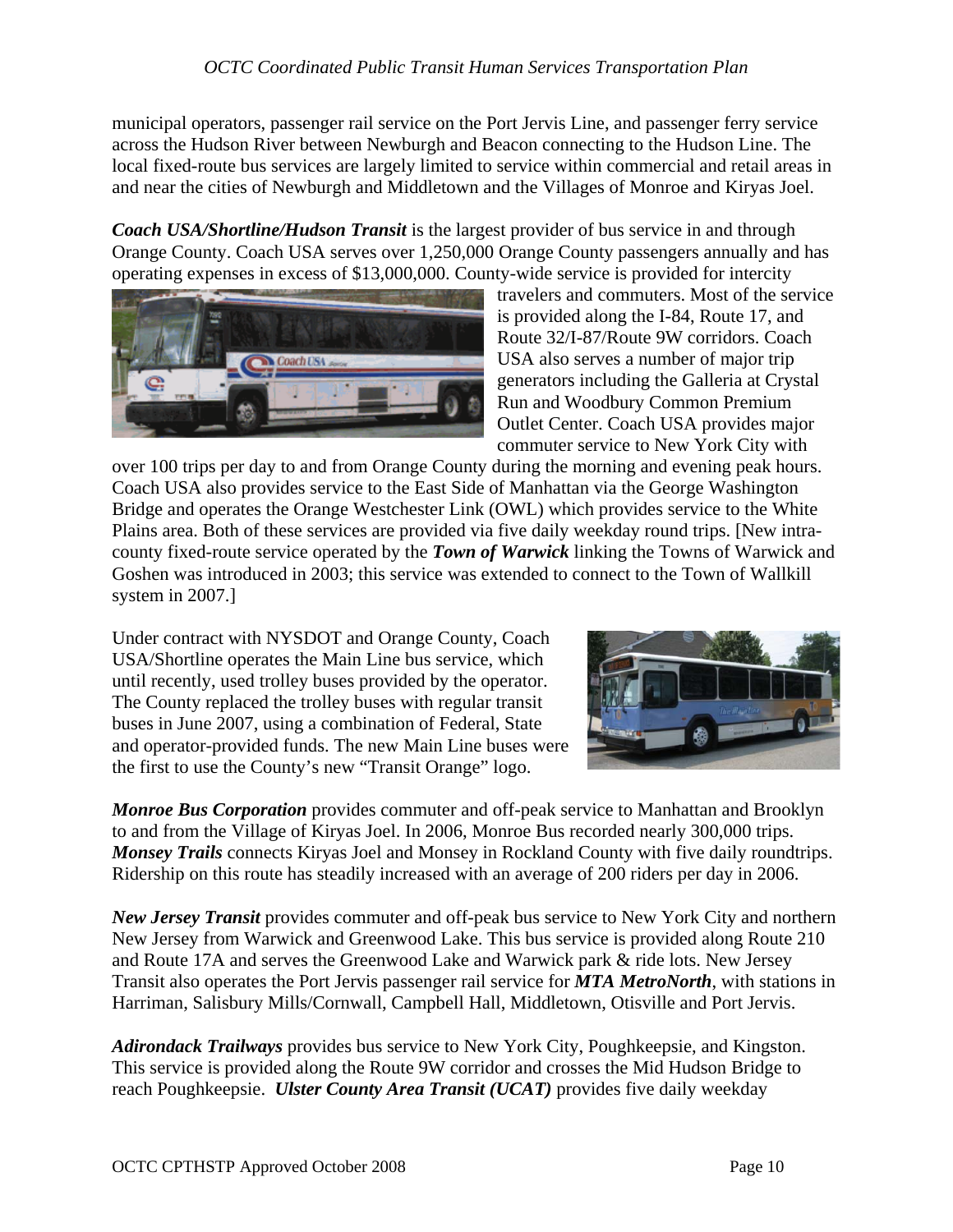roundtrips between Newburgh and New Paltz in Ulster County along the NYS Route 32 corridor. This service also has stops on Broadway in Newburgh, the 17K park & ride / transit hub, and the Newburgh Mall.



The *Newburgh-Beacon Bus Corporation* has operated two local routes in the City of Newburgh and its environs since 1934. Service is provided within the City as well as to the Newburgh Mall and Wal-Mart on Route 300, the Shop-Rite on Route 32, and the Five Corners area of Vails

Gate. Under contract with NYSDOT, Newburgh-Beacon Bus also operates a shuttle connecting Stewart International Airport with downtown Newburgh, the Route 17K park & ride, and the Metro-North Railroad Beacon Station. Currently Newburgh-Beacon Bus leases four Countyowned buses to help provide these services, which recorded 101,415 passengers in 2006. Newburgh Beacon Bus also currently holds a contract from Orange County to operate the County's *ADA Paratransit* services in Newburgh and Middletown. The Middletown service is subcontracted to Middletown Transit Corporation. All ADA Paratransit vehicles are owned by Orange County and leased to the operator.



The *Middletown Transit Corporation* has been in service since 1935 and leases three Countyowned transit buses which provide service on four different bus routes in and around the City of Middletown. In 2006 this bus service was extended for the first time outside of city limits to the retail areas of Town of Wallkill along NYS Route 211. In 2006 Middletown Transit averaged 234 trips per day for an annual total of 58,568 trips.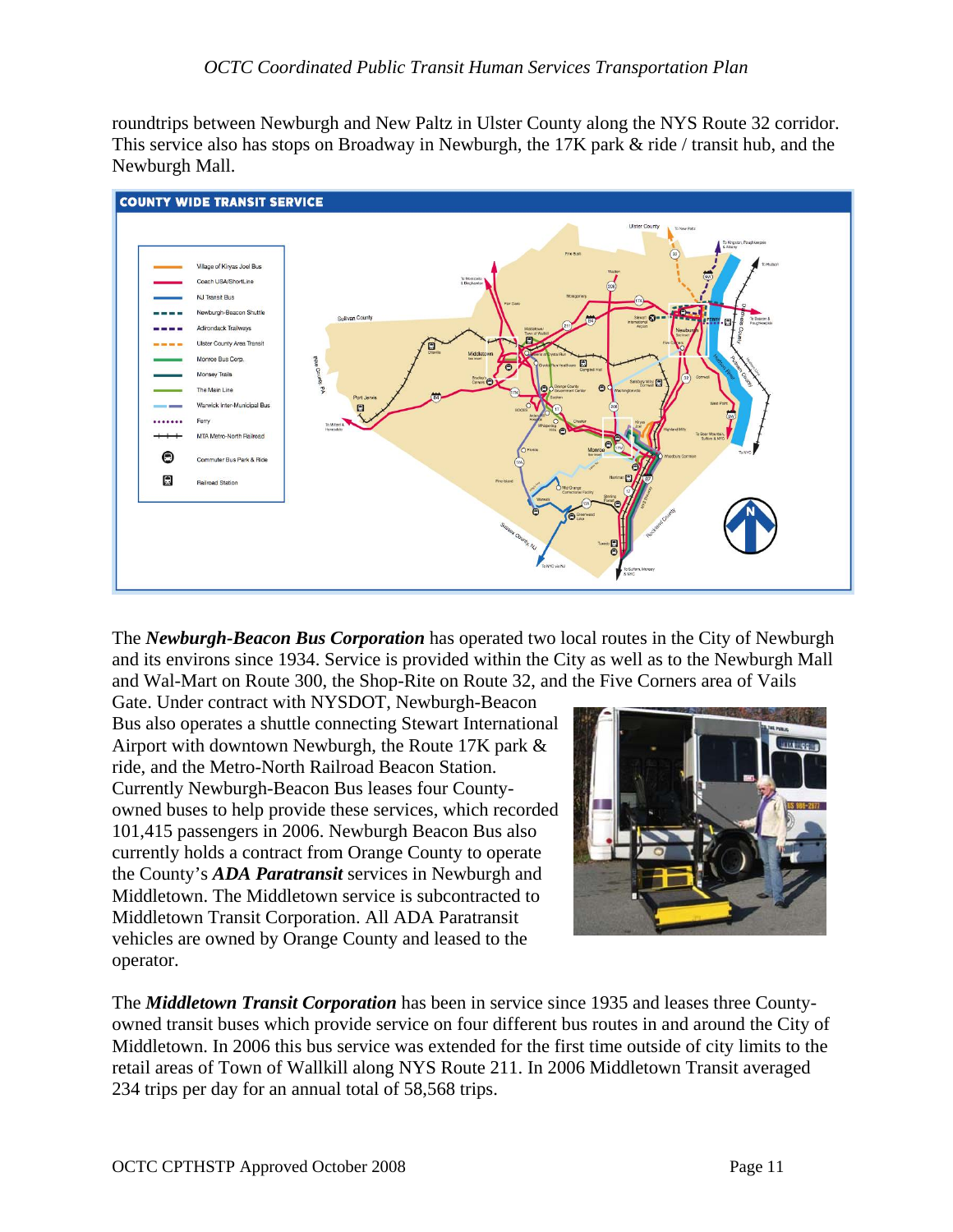The *Village of Kiryas Joel* is the County's busiest local fixed-route service provider, with 116,210 trips recorded in 2006, or an average of 385 trips per day. The Village currently leases seven County-owned buses which provide service in the Village as well as destinations in Monroe and Woodbury.

Presently, there are nine *municipal Dial-a-Bus services* in Orange County, which currently lease

36 County-owned vehicles. Dial-a-Bus services are demand-responsive (not fixed-route) systems that provide transportation services to meet the needs of the general public as well as particular individuals such as the disabled and elderly. These operations provide an essential service for the transit dependent and are open to all users through each operator's reservation system. Traditionally operated only within municipal borders, there has been some expansion of service in recent years to cross municipal boundaries.



The *Towns of Goshen-Chester Dial-A-Bus* has expanded service to the Town of Hamptonburgh and the *Town of Warwick* now provides service for the Town of Blooming Grove and takes riders to retail and medical centers in the Town of Wallkill. Other dial-a-bus operations include the *Town of Newburgh, Towns of New Windsor-Cornwall, Town of Monroe, Town of Wallkill, Towns of Montgomery-Crawford, Town of Highlands, and the City of Port Jervis* (with limited service into the Town of Deerpark. The County purchased eleven new dial-a-bus vehicles and



two new ADA Paratransit vehicles in 2008, all of which sport a new Transit Orange graphic design seen above. This design was purposely chosen to further efforts to visually tie together various bus services in and around Orange County which have direct operational connections, are operated under contract for the county, or which are aided with funding administered by the county. The dial-a-bus design has a blue roof (*shown above*), the Paratransit

buses are distinguished by an orange roof. Within a few years, almost all of the dial-a-buses and paratransit buses will have this graphic look (some operators will continue to operate older buses as spares (white with a colored stripe), until eventually they are all retired). The Transit Orange logo developed in 2006 as a way to unify the diverse transit system of sixteen separate bus operators for which Orange County provides coordination, contracts for service, and administers Federal, State, Local and operator funding for the purchase of transit vehicles and pass-through of operator assistance. The new logos will be placed on all County-owned buses and will appear in printed materials related to County transit, such as the transit guides, schedules, and possibly bus stop signs and shelters.

The Town of Warwick operates a fixed-route between Warwick and Goshen Wednesday through Friday and local fixed-route service on weekends. In the Spring of 2007, bus operators from the Towns of Wallkill and Warwick teamed up to start the "Galleria Shuttle", a loop that connects medical services on Crystal Run Road with retail centers at the Galleria Mall and a mini-hub at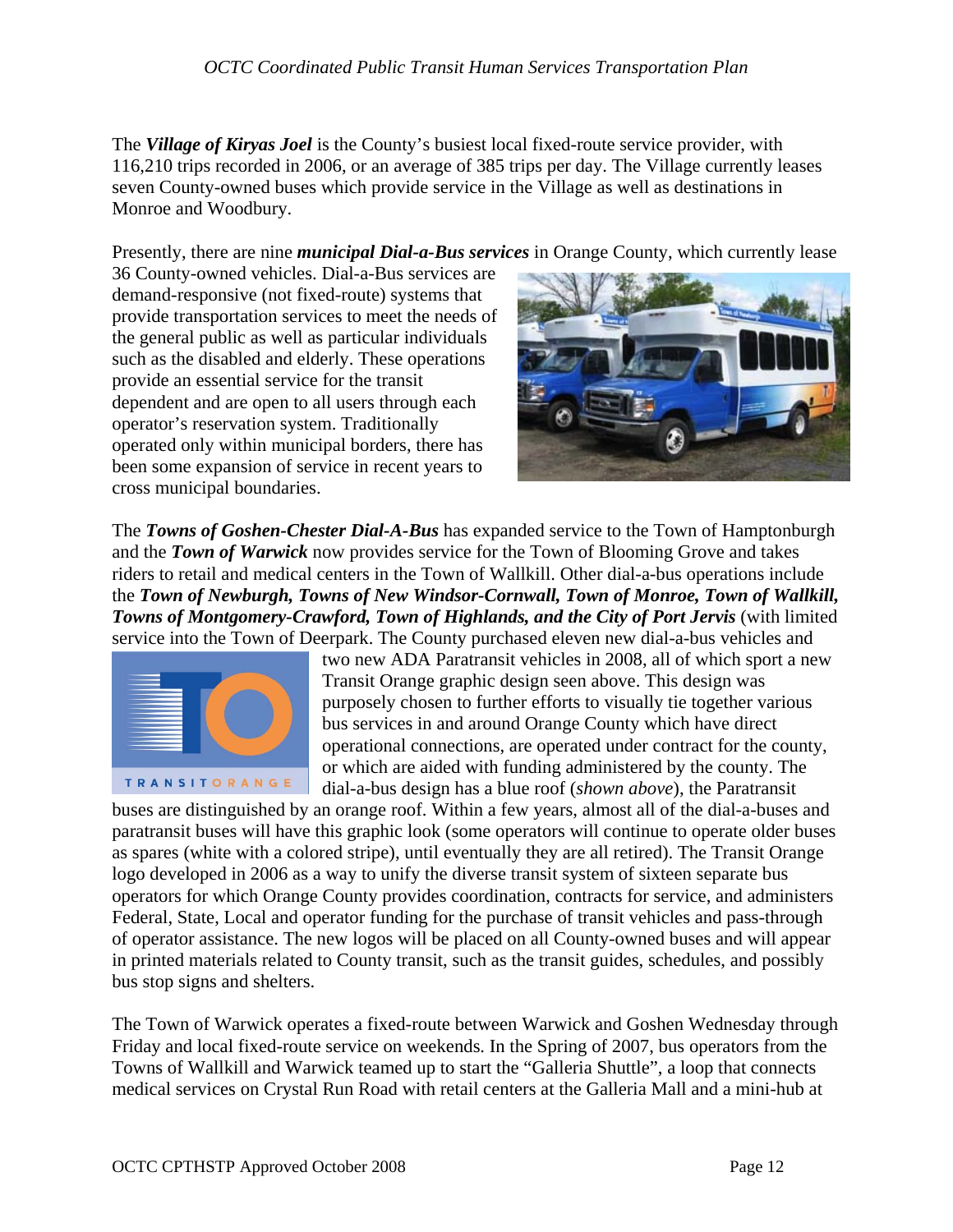Orange Plaza. From the mini-hub, riders can connect with Middletown Transit, the Main Line bus and other services provided by Coach USA/Shortline.

**Public Transit Coordination.** The Orange County Planning Department has two interrelated but distinct transportation roles: local transit coordinator and staff for the transportation council (which to some extent includes transit planning). Areas of responsibility include:

- o System Level Transit Management. OC Planning staff collect operating statistics to constantly gauge the status of the existing transit services and, where appropriate, suggest ways to improve service delivery; implement recommendations from the County-wide Transit Improvement Study; monitor and assess schedules, routes, stops, amenities, service areas, frequency of service, service delivery statistics, types of vehicles used in the provision of the service, and maintenance schedules. Staff also conducts surveys of transit riders, review schedules and suggest marketing strategies.
- o Project Level Transit Management. On an as needed, project by project basis, transit staff works to secure funding for the replacement and maintenance of existing County-owned buses and related equipment which is leased to transit operators.
- o ADA Paratransit System Planning. Staff carry out the implementation and refinement of Orange County's Joint Complementary Paratransit Plan to comply with the paratransit requirements of the Americans with Disabilities Act (ADA) of 1990. Based on this plan, the County, in 1996, initiated paratransit service in and around local fixed bus routes.
- o FTA Grant Management
- o Administration of pass-through State Mass Transportation Operating Assistance
- o Coordination with the County Department of Public Works and the New York State Department of Transportation regarding the operation and management of the state-owned, county-maintained park and ride lot system. Through the initiative of Orange County, NYSDOT and the county agreed in 2007 to eliminate a fee-based permit system and open the lots to free use by commuters.





A new Orange County Transit Guide published in July 2008 provides detailed information and maps regarding the transit services in the county and provides contact information for all the public and commuter transit services. The guide is currently printed in English, but is available in both English and Spanish on the transit website. All of the guide information and the transit information noted in this document can be accessed on the internet at: [www.transitorange.info](http://www.transitorange.info/) (which is a portal to the county's central website: [www.orangecountygov.com](http://www.orangecountygov.com/)). Information regarding the county's transportation and transit planning activities can be accessed directly at [www.orangecountygov.com/planning/octc.](http://www.orangecountygov.com/planning/octc)

County-sponsored buses traveled a total of 2,556,235 revenue miles in 2006. In 2006 there were 992,097 revenue trips on County sponsored buses with a total operating expense of nearly \$20 million.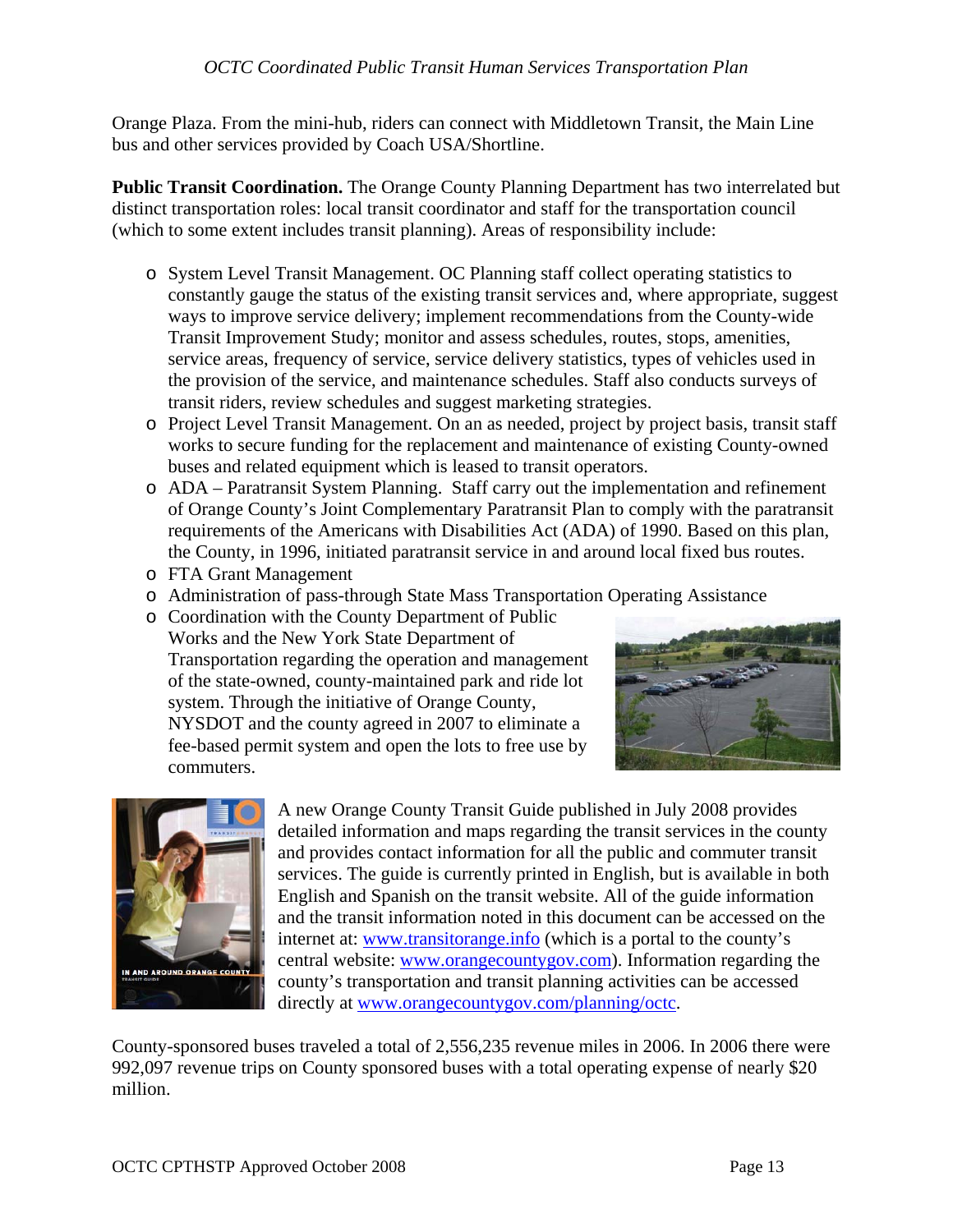**Coordinated Public Transit – Human Service Transportation Planning Process.** To a limited degree, ongoing coordination has existed between the transit and human service agencies providing transportation services in Orange County. This has occurred through paratransit system planning as well as participation by transit staff in regular meetings of a mental health transit working group. Human service transportation providers have recently been added to the OCTC distribution list. Another example began in early 2006 when the continually growing expenditures for medical transportation for Medicaid recipients led to joint discussions between the Orange County Department of Social Services (OCDSS) and the Orange County Planning Department in order to explore ways of collaborating to provide more cost-effective transportation services and the possible leveraging of Medicaid dollars to enhance the public transit system. At the request of OCDSS, County Planning staff provided an initial GIS analysis of OCDSS medical transportation data in the Middletown and Newburgh areas, geo-coding addresses and mapping zip codes to show pick up and destination points for the top 10 destinations and top 1000 medical transportation users over a six month period. This analysis provided an excellent, though limited visualization (and in part suggested that some trips provided by taxis and ambulettes were in areas with existing public transit services; more investigation was needed to determine the nature of travel mode choice). The mapping indicated likely priority destination and pick-up points for public transit route expansion. More such GIS and other analyses are needed. Medicaid regulations are complex and present multiple challenges to successful collaboration between transit planners, bus operators and social service staff. Different standards in headway times, walking limits to pickup points and advance-notification make it difficult for a simple expansion of public transit routes to address such need.

In 2006, Orange County established a Parole Re-Entry Task Force using New York State Division of Criminal Justice Services funding. The task force is comprised of more than 30 public and non-profit state and local agencies focused on assisting ex-offenders in making a successful transition from prison to community. Transportation quickly became a key focus for all the service providers around the table, not just for parolee needs, but as a critical link for all clients to successfully navigate a multitude of programs and services. In summer 2007, the Task Force formed a transportation subcommittee charged with exploring transportation needs of human service providers. The subcommittee gathered useful information for this planning process. The Task Force held several preparatory meetings in late 2007 and early 2008, where member agencies were asked to collect relevant data for the plan content and suggest participation from other stakeholder organizations. In addition, awareness of the CPTHST planning process was raised and input solicited from Orange County department heads and commissioners at multiple county department head meetings. Need and opportunity surveys were sent out through email to county departments and outside organizations. Information was also collected in face-to-face meetings, telephone conversations and by internet research.

The formal information-gathering process for this plan began in January 2008 with a query to human service agencies and an invitation to a luncheon forum held in March 2008. At the March forum, non-profit organizations, county departments, local and state agencies, current federal funding recipients and those interested in first-time funding met with OCTC County Planning staff. The meeting began with a presentation regarding the new requirement for a Coordinated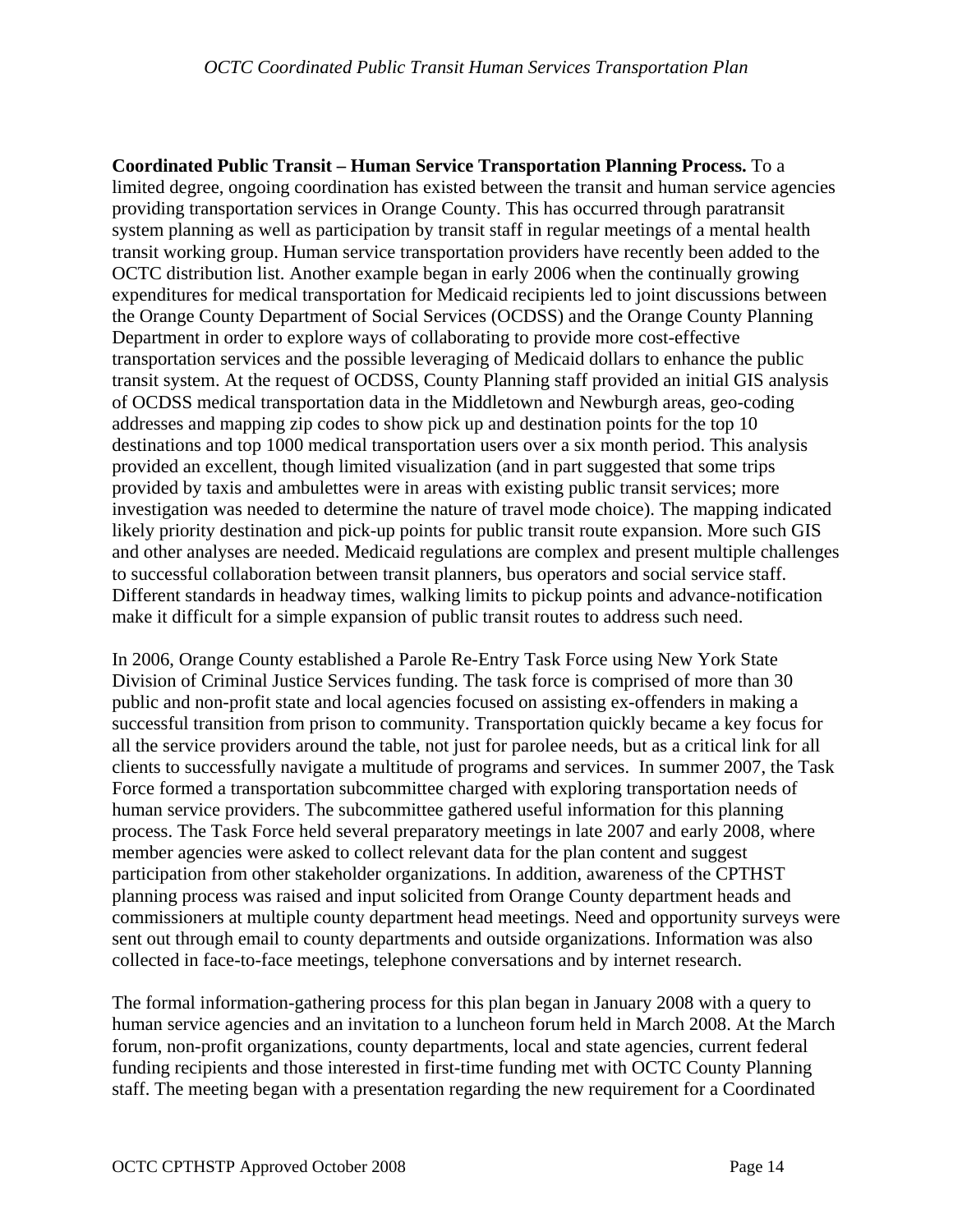Public Transit – Human Service Transportation Plan followed by an opportunity for agency representatives to describe their existing services, current and projected demand for services, and their needs and recommendations. Although not a comprehensive analysis, this extensive participation has informed the preparation of this plan document and provides a basis for further dialogue, planning, and collaboration.

Based on feedback from this planning process, it is noted that the following suggestions were made regarding potential locations for new transit stops, expanded service, and other service related matters:

- Orange County Government Center
- All County Offices and Satellites
- Emergency Housing
- Mental Health Providers
- Substance Abuse Providers
- Top 20 employers (Valley View, Mt. St. Mary, SUNY Orange, Yellow Freight, etc.)
- Weekend, evening and dial-a-bus service to accommodate shift work
- Earlier service to accommodate 7AM shift start at retail and distribution centers
- Bus service to Family Court in Goshen twice per day (once to be dropped off at 9am with a return trip offered at 12pm and later at 12:30pm with a return trip at 5pm)
- Bus service to OCDSS & Valley View on Quarry Road; (same schedule as family court)
- Local service in Newburgh from far upper Broadway to lower Broadway where all of the major service providers are housed. (*Given that there is already hourly, local fixed route bus service on the entire length of Broadway, this is an example of another issue which exists: knowledge about existing transit services is lacking.*)
- Local service from central location to large grocery store (many low income persons end up spending their food stamps at small local stores which can be very expensive).

**Orange County Human Service Agencies / Transportation**. Several human service agencies in Orange County provide or contract for transportation services. They include a cross-section of County Departments and non-profit organizations.

*Orange County Department of Social Services (OCDSS)* currently provides medical transportation for approximately 45,000 Medicaid recipients and 12,000 managed care clients annually. Public transit services are used when possible. However, a great number of trips for clients without special transportation needs are purchased, primarily from taxi companies and ambulette services. OCDSS contracts with Occupations Inc. for transportation of Medicaid recipients to day-treatment programs and also sub-contracts a regular twice-a-day van service out of county to the Westchester Medical Center for dialysis and other medical services. Taking steps to streamline Medicaid transportation in the county and reduce costs, OCDSS entered into a performance-based contract with a transportation management company several years ago to assist in the efficient and cost-effective utilization of available transit services, depending on the needs, schedules and geographic locations of clients and treatment facilities. Medicaid transportation also involves a number of federal regulations related to the provision of service which can make it difficult to use fixed-route public transit, municipal dial-a-buses, and the County's ADA Paratransit services. The OCDSS transportation management company's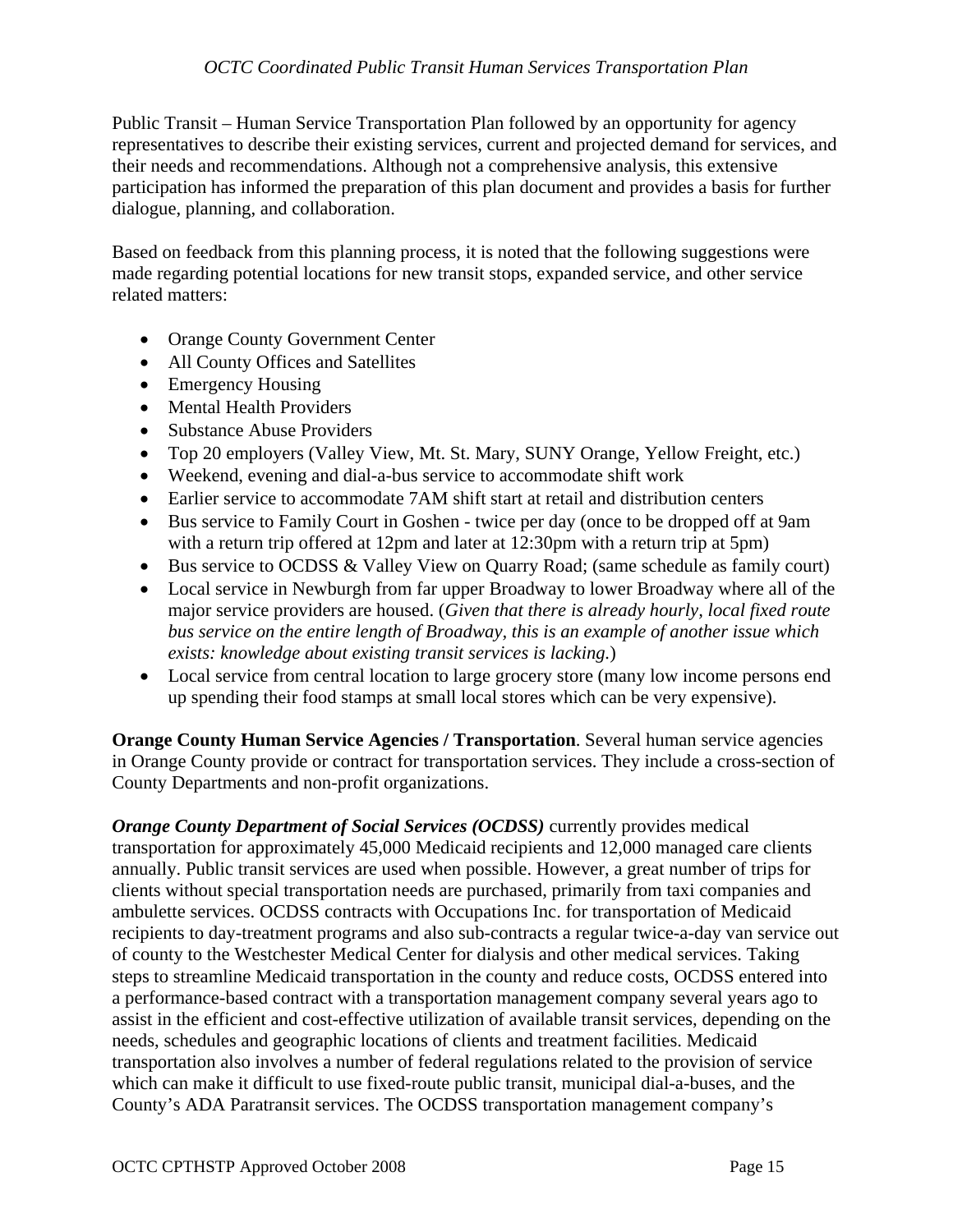dispatcher tracks pickup points, length of time on bus and other factors so that approximately 15,000 Medicaid clients each month are directed to existing public transit and lowest-cost transportation alternatives. Still, the County's cost of Medicaid transportation reached \$6.5 million in 2007 and is still rising. In some cases, taxi services for Medicaid clients amounted to 50 trips per day within the same zip code. OCDSS has been working with its transportation management company, the County Planning Department and others to explore how to increase the use of public transit and other options. In the continued effort to cut costs, OCDSS is currently exploring a lower-cost, dedicated, contract service to serve Medicaid clients exclusively. [*OCDSS and all other Orange County agencies can be accessed via the internet through the central Orange County website: [www.orangecountygov.com](http://www.orangecountygov.com/).*]

In addition to Medicaid transportation, the *Human Services Division of OCDSS* provides a wide array of case management services for thousands of Orange County children and families who are served through the Foster Care and Child Protective Services programs. In 2007, OCDSS received 3500 child protective services reports; it currently serves 450 children in foster care. Accessible transportation is an essential component of successful human service delivery and is linked to increased family reunification, shorter stays in foster care, more stable homes and healthier and safer environments for families. Since approximately 90% of clients have no automobile and limited means to secure transportation, division staff works to ensure that identified clients get to their destinations. These include, but are not limited to:

- Participation in court-ordered services (including mental health treatment, substance abuse treatment, and parenting education.)
- Court appearances
- Family visitation
- Medical appointments (for both parent and/or child)
- Child care
- Employment
- Participation in educational meetings concerning children

The main method of transportation provided to Human Service Division clients is via casework assistants and/or couriers. Currently, OCDSS maintains a staff of 16 casework assistants that spend approximately 60% of their time driving (rather than assisting caseworkers). Three couriers are full-time drivers and one transportation coordinator (not the OCDSS transportation management company) manually schedule division transportation needs. A total of 16 cars currently are assigned to this staffing group. Taxis also are ordered via County voucher, providing door-to-door service on a case-by-case basis for client-specific needs. In 2007, about three hundred voucher cabs were ordered from seven taxi cab vendors at a cost of over \$14,000. Additionally, the Human Services Division currently has 19 County cars assigned for use by casework staff for field work and other transportation needs. It is estimated that the Human Services Division spends over \$800,000 annually in just the salary and fringe benefit costs associated with transporting clients in county cars. These costs do not factor in the operation and maintenance of county vehicles.

The *Orange County Employment and Training Administration (ETA*) provides employment and training services to displaced workers in Orange County. ETA's Temporary Assistance to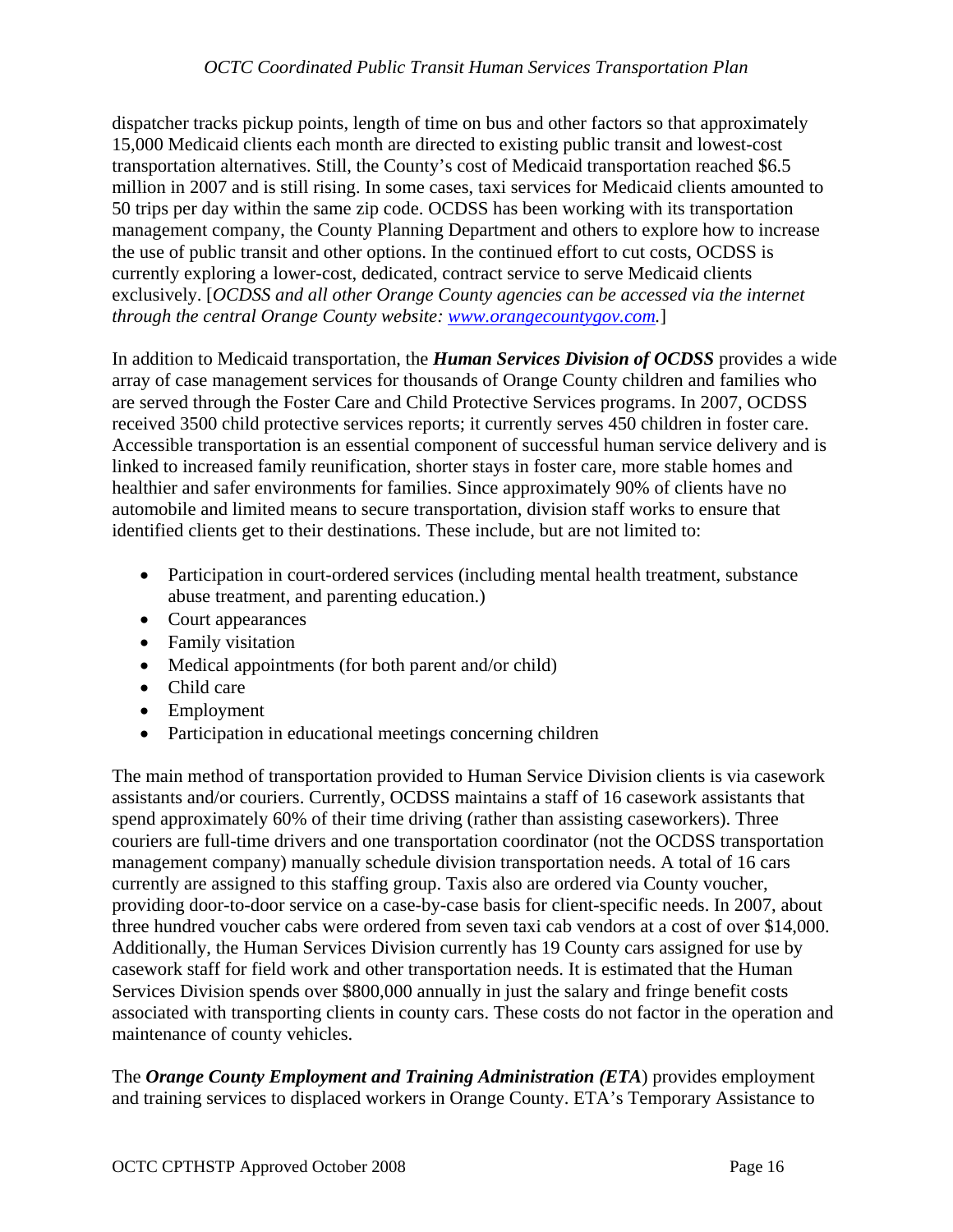Needy Families (TANF) Employment Unit operates out of the Orange Works One Stop Career Centers, with offices in Newburgh and Middletown. In addition to TANF Case Managers located at the One Stop Offices, ETA also provides a variety of programs supporting job-readiness, literacy, education and educational assessment, and childcare assistance, as well as a wheels-towork donated vehicle program. ETA houses a Transportation Unit located at the Newburgh One Stop Center. The ETA Transportation Unit now consists of an Operations Supervisor, a Dispatcher, twenty-three part-time and two full-time drivers; it operates eight vans. The ETA Transportation Unit communicates directly with the TANF case managers, TANF clients and JARC clients to manage and route hundreds of clients every week. The success of the Orange County JARC program is credited by ETA as the single most critical factor for Orange County's state/federal work participation rate, which is 38%, the highest in New York State among counties of similar size. The agency operates vans six days a week to provide transportation service to clients and their children to enable parents to attend training or go to work. The ETA also contracts with several other agencies to provide transportation services.

The County's current JARC program began in 2007 with funding provided through two Congressional funding earmarks. This funding flows through a Federal Transit Administration Section 5309 grant which is administered by the County Planning Department's transit staff. The Orange County JARC program facilitates a critical transportation link for low-income residents from inner city neighborhoods in Middletown and Newburgh to employment opportunities in other areas of the county, typically with warehouse, distribution, health care and manufacturing companies. Through the Orange County JARC program, ETA provides approximately twenty van runs per day in four-hour shifts, primarily on  $2<sup>nd</sup>$  and  $3<sup>rd</sup>$  shift work schedules.

With ETA's transition in January 2008 to a full-time Operations Supervisor and a dedicated Dispatcher, the JARC program has become significantly more efficient and active enrollments have tripled. Currently there are over seventy JARC participants utilizing transportation on a daily basis. The Transportation Unit's new organization has increased the accuracy and efficiency of all routing. This has allowed for a reduction in reliance on taxi cab costs and increased administrative cost savings. Transportation dispatching includes client pickup from home, transportation to childcare (if necessary), and then concludes with transportation to work or to various training or work-fare assignments. All clients are subsequently transported back to original departure points. The ETA Transportation Unit, through its JARC function, has established several excellent working relationships with Orange County employers. ETA is hopeful that through additional transportation funding it can expand and improve relationships with these and more Orange County employers.

Transportation is obviously a key, critical component in ensuring the entry and retention of individuals in employment and program activity. Orange County was recently awarded a \$76,000 Community Solutions for Transportation grant from the Office of Temporary and Disability Assistance. This grant will offset the cost of one van and three part-time drivers. In addition, Orange County has agreed to fund a donated Wheels-For-Work program in January 2009. This program is a direct supplement in support through the ETA Transportation Unit. By providing vehicles for those individuals that have been riding ETA vans for significant periods of time, the program will promote transportation self sufficiency allowing continued employment without reliance on van service.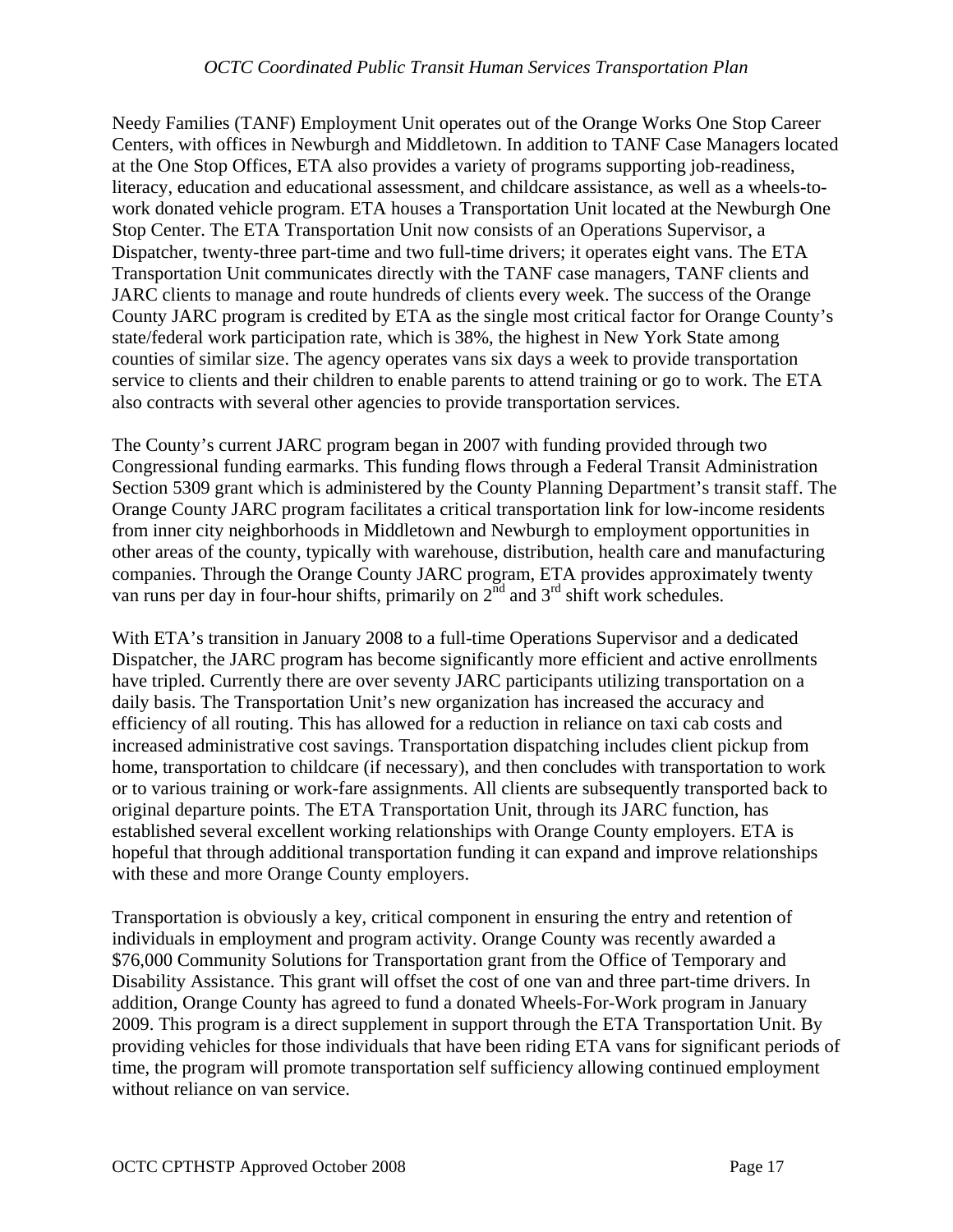While the federal earmark JARC funding (a total of just under \$200,000 in two separate earmarks) has been vital for initiating the local program, ETA estimates that it is meeting less than half of the demand for transportation. JARC funding has focused on serving only the distribution cluster jobs – demand for similar service exists for low income workers employed in the hospitality and health care industry, but program funding is not sufficient to begin operating the program for these employment clusters. The earmark JARC funding supported the initiation of a two-year program. However, because the earmark funding can only support the program through 2008, it is critical to secure additional funding.

Over time it is hoped that an increased use of public transit will result in a relatively lesser amount of formulaic JARC funding through Section 5316 being needed to support a continuing JARC program. Given that there is an existing successful program with a demonstrated need, this plan recommends that funding from existing appropriations be used to continue support for this needed service while the county, state, and FTA work to meeting the literal requirements of the federal legislation to inject competition into this program. Overall, ETA currently spends approximately \$500,000 on transportation services for clients.

Although not direct providers of transportation, the *Orange County Office for the Aging (OFA)* and County's *Valley View Long Term Residential Health Care Facility* serve an elderly population that requires transportation to doctor's visits and shopping. Requests from seniors who need transportation for kidney dialysis, chemo-therapy and radiation therapy are common. The limited fixed-route transit services (together with the parallel paratransit services) in the county and the quasi-parochial dial-a-bus services can make them difficult to use for the needs of these two agencies and the elderly in general (when trips include travel to, from or through areas outside of transit service areas). OFA provides a number of programs and services for senior residents, including a Senior Dining Program. The agency contracts with a number of organizations (mostly senior centers) to provide limited additional transportation service for seniors. Through OFA, Orange County also provides limited funding to several municipalities and subcontracts with Jewish Family Services to provide assisted-transportation or escort services to seniors.

With 520 beds currently, Orange County's *Valley View Residential Health Care Facility* is the largest long-term care facility in the county. It is also one of the county's top 20 largest employers. The State's Berger Commission recently mandated 80 assisted living beds and 30 slots for Adult Day Care, but the Center's rural location a few miles south of the County seat in the Village of Goshen is outside current fixed-route public transit service areas, making access to these programs difficult. Lack of transportation affects families faced with making placement decisions, due to the cost of visitation and therefore the potential for decreased visitation. Transportation also plays a factor in the recruitment and retention of employees. For example, Valley View employs many entry-level workers in its food service operation. Valley View Residential Health Care provides 120 trips per month for OCDSS appointments.

The *Orange County Veterans Service Agency* spends approximately \$100,000 each year transporting veterans to US Veteran's Administration (VA) hospitals and to VA and other centers for medical appointments and coordination of benefits. Serving primarily elderly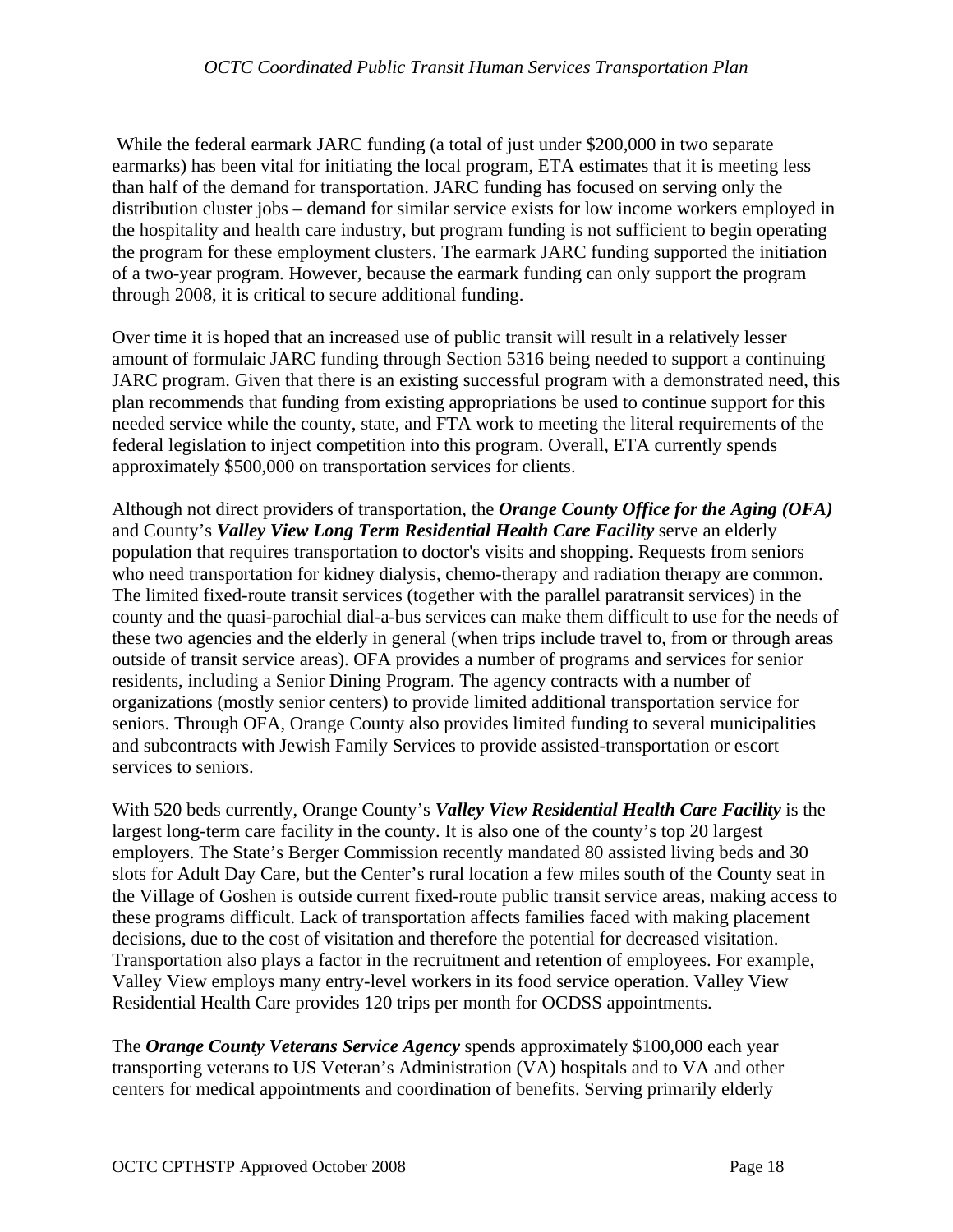veterans, the agency runs a van four days a week to Port Jervis, Monroe and Castle Point. The agency also transports to Albany and the Bronx. The Veterans Service Agency has seen an increase in ridership, and it projects that demand for transportation services will increase due to the needs of increasingly younger veterans returning from armed service in Iraq and Afghanistan. There are approximately1500 veterans from these wars currently residing in Orange County. A new VA center opened in Middletown in June 2008.



*Occupations, Inc.* was founded in 1963 by the parents of seven developmentally-disabled children desiring employment opportunities for their children and a place where children could learn valuable, marketable skills. With currently more than 500 employees at several locations, Occupations [\(www.occupations.org\)](http://www.occupations.org/) is one of the county's largest human services providers. It is known as a progressive and competitive community-based rehabilitation agency. Occupations, Inc. provides over 14,000 children, adults

and families each year with round-the-clock care and confidential treatment. Occupations also partners with Community Solutions for Transportation, OCDSS, and ETA to provide transportation and related support services to low-income families. Occupations operates countywide with a fleet of 102 vehicles comprised of vans, buses and cars. It assists almost 600 people daily in traveling to Occupations' various service centers, as well as to community jobs and recreational opportunities. In 2006, transportation expenditures amounted to \$1.4 million of the agency's \$36 million budget. In recent years, Occupations been a recipient of FTA Section 5310 funding administered by New York State.

. The county's local chapter of the *Association for the Help of Retarded Citizens* (AHRC) has also received Section 5310 funding in recent years. Founded in 1954, this Orange County chapter of NYSARC, Inc. is a private not-for-profit organization that operates residential facilities and day treatment programs for approximately 1000 persons with disabilities of all ages ([www.orangeahrc.org](http://www.orangeahrc.org/)). AHRC offers evaluation, early intervention, and educational programs to children up to age 21 at schools in Middletown and New Windsor. Services provided include child care; adult residential and day habilitation programs; employment opportunities and supported employment services; bilingual service coordination; and family support services. AHRC



provides round-trip, door-to-door, fare-free transportation five days a week to nearly four hundred clients from their private or group residences to AHRC's residential facilities and day programs within Orange County. AHRC also provides transportation for daily activities and medical services during its day and residential programs. AHRC operates 44 vans and minibuses for daily program transportation (including spares) as well as another 77 vans, cars and trucks for agency operations. Agency-wide, AHRC manages a fleet of over 120 vehicles that travel 1.4 million miles annually. The agency trains, tests and certifies over 265 drivers each year. To assist with the associated costs, the New York State Office of Mental Retardation and Developmental Disabilities (OMRDD) currently provides \$1.7 million in support of AHRC's program-related transportation services.

While not a distinct agency providing transportation, the *Orange County Parole Re-Entry Task Force* is comprised of non-profit and public agencies, who understand transportation to be a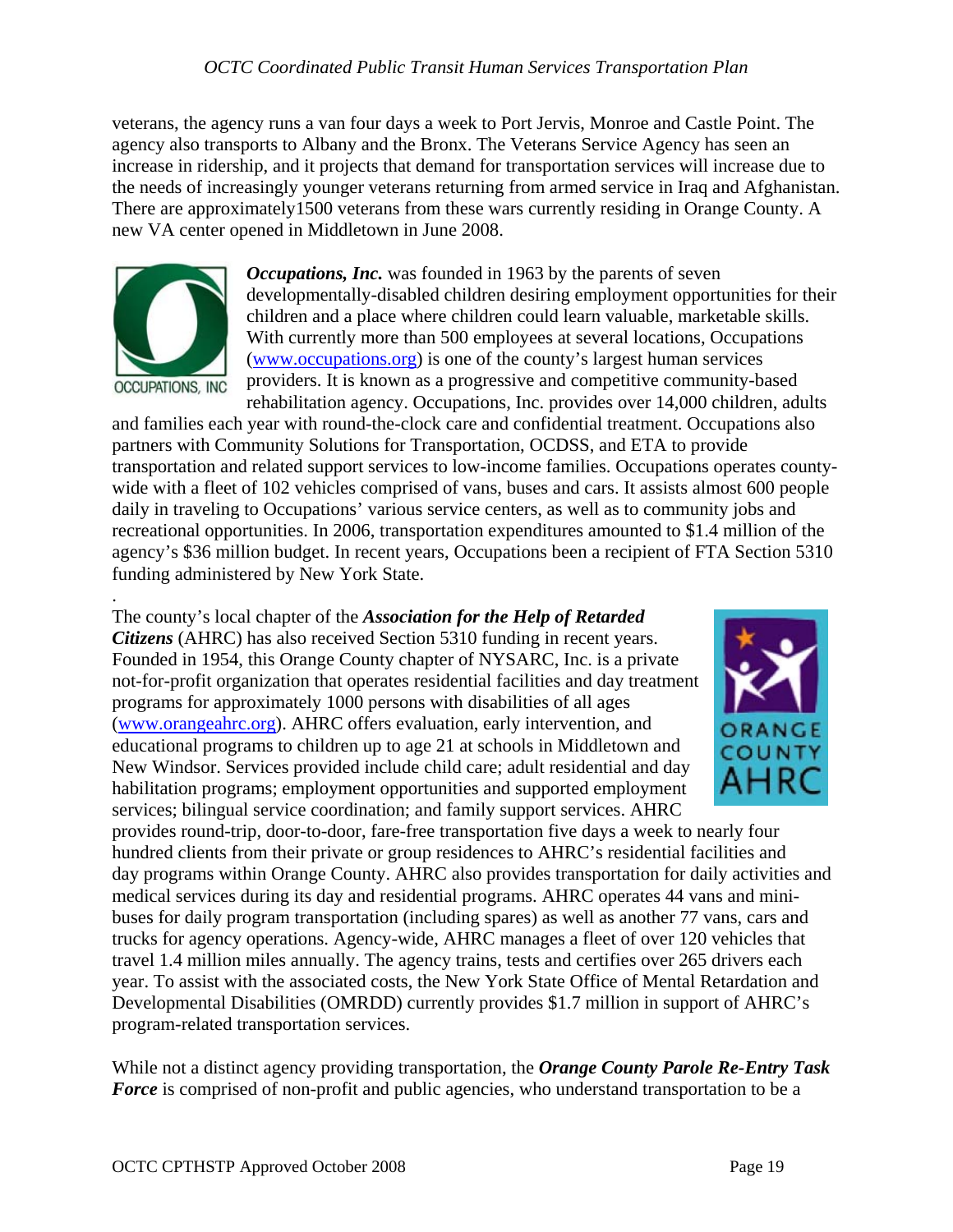critical issue for service provision. Many of these agencies provide transportation services in order to ensure that their clients can participate in programs and services. This task force is led by OCDSS. Member agencies at state and local levels work to promote the successful transition from prison to community for ex-offenders released from state and federal prisons. The needs of the NYS Division of Parole mirror the needs of the Orange County Jail and Orange County Probation Department. Orange County presently has approximately 1,400 probationers and 700 parolees, for whom transportation is a critical determinant – often the *single* determinant – of success. Ex-offenders who do not satisfy work or rehabilitation reporting requirements will most likely be found in violation of their release terms and sent back to prison. Ex-offenders who cannot find transportation to work or school often end up in situations leading either to new offenses or the violation of parole or probation. In Orange County, approximately fifty-five parolees are released into the county from state and federal prisons each month. More than half are unemployed; over a third have unmet program needs affecting not only the individual, but decreasing the quality of life for the entire community. Through the Parole Re-Entry program, transportation is provided by taking advantage of transportation services of other agencies, through existing van service as well as on an informal basis by mentors and friends. In April 2008 there were 119 clients requiring transportation to job interviews, job sites, health care facilities, visitation, and training sites. OCDSS recently purchased a van to assist with these needs; scheduling is done manually and one driver cannot keep up with the demand from the Re-Entry program.



A new applicant in 2008 for Section 5310 funding, *Inspire* is a not-forprofit agency which was originally founded as the Orange County Cerebral Palsy Association in 1950 primarily to help children with cerebral palsy. Inspire [\(www.inspirecp.org](http://www.inspirecp.org/)) today provides a wide array of outpatient, educational, and support services for people of all ages with a variety of disabilities and challenges, and for the general public. Inspire is an affiliate of Cerebral Palsy Associations of New York State and is a

member agency of Orange County United Way. Inspire serves adults and children with developmental disabilities; adults and children with traumatic brain injury; siblings of children with developmental disabilities; and persons in the general public who use its dental clinic and outpatient treatment center. Inspire currently provides approximately 21,000 units of service to 3,500 patients through its outpatient diagnostic and treatment center; serves 250 children with special education pre-school and evaluation services and provides 400 individuals and families with consumer and family support services. Inspire does not currently have a vehicle to provide transportation for its expanding programs. Inspire has applied in 2008 to NYSDOT for Section 5310 funding to fulfill OMRDD funding requirements as they expand to operate an adult day habilitation program and two residences. The Section 5310-funded vehicle would also be utilized to support Inspire's traumatic brain injury structured day program and to provide opportunities for adult recreation and community activities. Inspire anticipates serving a minimum of approximately 4,300 clients in all of their programs, plus the addition of the new programs mentioned, as well as other short-term future endeavors currently being developed.

Rayim of Hudson Valley is a Not-for Profit service provider for people with disabilities thru NYS OMRDD. Rayim currently serves about 60 individuals in the Orange county area with an array of services. Rayim runs a day program for about 25 individuals in Monroe NY and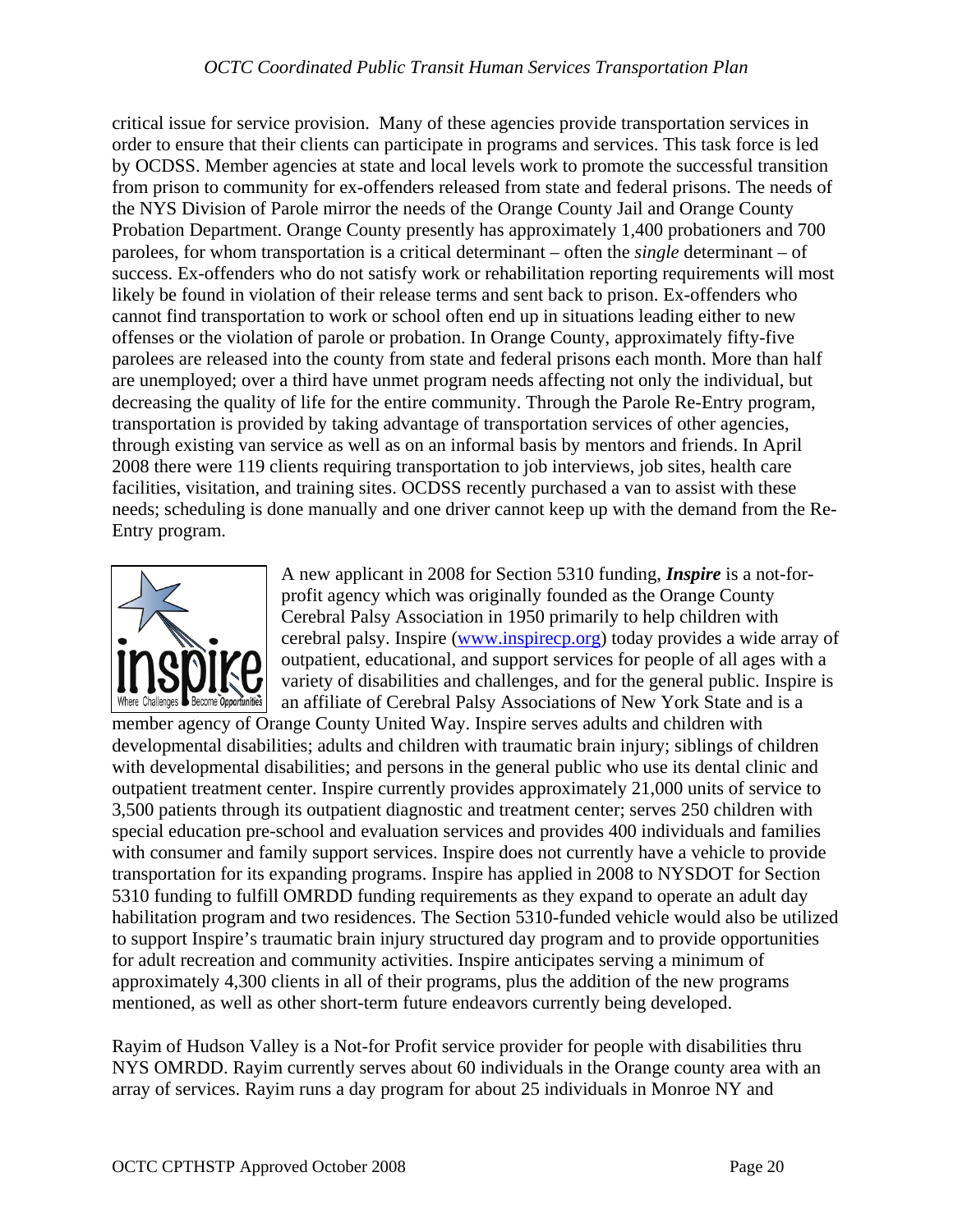operates an after school respite program for children in Monroe. Transportation is currently very limited and provided by Medicaid funds. Rayim of Hudson Valley is a new applicant to the Section 5310 program.

Many other non-profit agencies throughout Orange County, including faith-based and religious organizations, use personal and organization vehicles to transport clients for a variety of needs. Agencies include those with long histories of transportation service provision such as Catholic Charities, which provides transportation to and from hotels for homeless clients, and others such as Saint Theresa's Nursing Rehabilitation Center, as well as municipal and private senior services programs. A few of these agencies have applied to NYSDOT in 2008 for Section 5310 funded vehicles for their programs. These smaller but valued community service agencies reinforce the importance of formal and informal transportation networks as key elements in serving county residents.

#### **Relevant Transportation and Human Service Assessments & Plans**

**Orange County Community Health Assessment (2005-2010).** Local health departments are required by New York State to prepare and submit a Community Health Assessment every 5 years. As stated in New York's health assessment guidance document, "Community health assessment is a fundamental tool of public health practice. Its aim is to describe the health of the community, by presenting information on health status, community health needs, resources, and epidemiologic and other studies of current local health problems." The Orange County 2005- 2010 Community Health Assessment (CHA) represents the ongoing efforts of representatives from community-based health, social service, mental health, and education agencies; health care providers; the Advisory Board of Health; and Health Department representatives to identify health needs and to collectively determine strategies to improve the health of County residents.

The 2005-2010 OC CHA cites lack of transportation as a critical social factor that impacts health and/or limit access to health care:

"Health access concerns expressed universally by Orange County hospital and health center representatives include expanding transportation services. Persons without an automobile may have difficulty accessing medical services, and face lengthy travel times and multiple transfers to reach health care. Hospitals and medical centers are distributed throughout the county, however some are not located in low income areas or along public transportation routes. Many individuals and families need to travel out of county for specialty care and, with the exception of Medicaid transportation, public transportation is not easily accessible. Working parents are often unable to afford or obtain time off from work to attend appointments during the day, and child care needs impede out of county travel.

Many children and adults who need access to primary and preventive health care have family incomes that are too high for Medicaid eligibility, but also are so low that paying for medical costs becomes prohibitive (the working poor). The lack of transportation to available services is a key barrier to accessing primary care that is caused by inadequate income. In addition, the migrant farm worker population in the county, predominately Hispanic/Latino immigrants from Mexico and Central America, of whom 95% earn annual incomes of less than 200% of the federal poverty level and 90% are uninsured, face health barriers compounded by other factors including lack of transportation. The 2000 Census showed that only 60 percent of people between the ages of 16 and 64 with disabilities are employed. The unemployment rate for Americans with disabilities hovers at around 70 percent.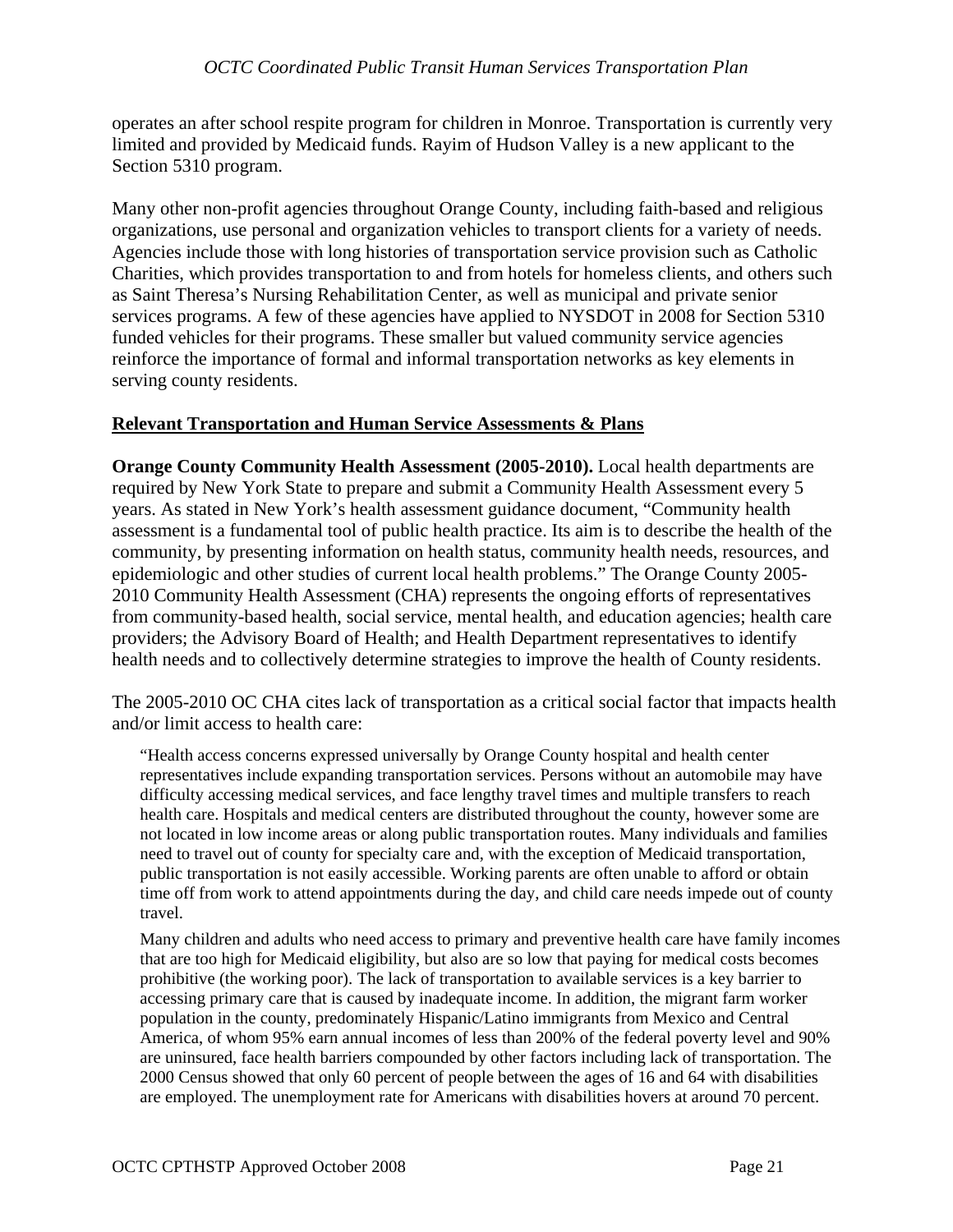The lack of adequate transportation is a primary barrier to work for people with disabilities; one-third of people with disabilities report that transportation is a significant problem."

**Orange County Integrated County Plan (ICP).** In order for Orange County to receive funding from the New York State Office of Children and Family Services (OCFS), the Orange County Youth Bureau, Youth Advisory Board, and OCDSS are charged with developing a plan for children, youth and families. The plan must identify the needs of all children and youth by collecting and analyzing relevant data. Comparisons of local data are also made to state and national trends. This plan is completed and sent to OCFS every three years. It is the document that drives the resource allocation process. The ICP and the Orange County Community Profile/Needs Assessment are the products of a collaborative effort between the OCDSS, Youth Bureau and Partners for Children, Youth & Families. The ICP adheres to the following principles and objectives:

- support and acknowledge a local collaborative planning process inclusive of broad stakeholder involvement
- construct a planning process that has meaning and utility locally
- focus on outcomes for children, youth, families, adults and communities

Like the CHA, the ICP also cites the lack of transportation as a key issue for many county residents and it emphasizes the critical link between access to transportation and positive outcomes for clients. The ICP addresses the link between access to transportation and access to quality child care, which affects many other issues, including employment for single mothers. The CHA concludes among its findings that the current bus transportation system provides limited direct transportation from low-income areas to the primary and specialty health care services used by this population; improvements to the public transportation system could improve access to health care services throughout the county. The cumulative impact of inadequate transportation contributes to the cycle of dependency that many clients face because it affects many aspects of life, including physical health, mental health, court compliance, mandated treatment, education, employment, child care and home environments.

The **Orange County Transit Improvement Study** completed in 2001 suggested an eight step approach to the implementation of improved transit in the County. The County continues implement study recommendations so as to improve public transit service for all residents and, as noted above, thereby improve services for populations of key focus in this coordinated transit / human service planning effort. The eight recommendations:

- Establishment of Transit Hubs An effective way to meeting increasing travel needs is to establish points for transfers between transportation modes (or even direct access to services without transfer for hubs located at centers of activity).
- Increase Newburgh and Middletown transit services by increasing frequencies and providing special employment-oriented services. [Recent progress was made in this regard in the Middletown area with the extension of service into Wallkill and then out to the medical facilities on Crystal Run, which involve the coordinated efforts of four transit operators and the county.]
- Consolidate Local Paratransit Systems This study recommendation involved the grouping of towns so that existing dial-a-bus operations would either be expanded and/or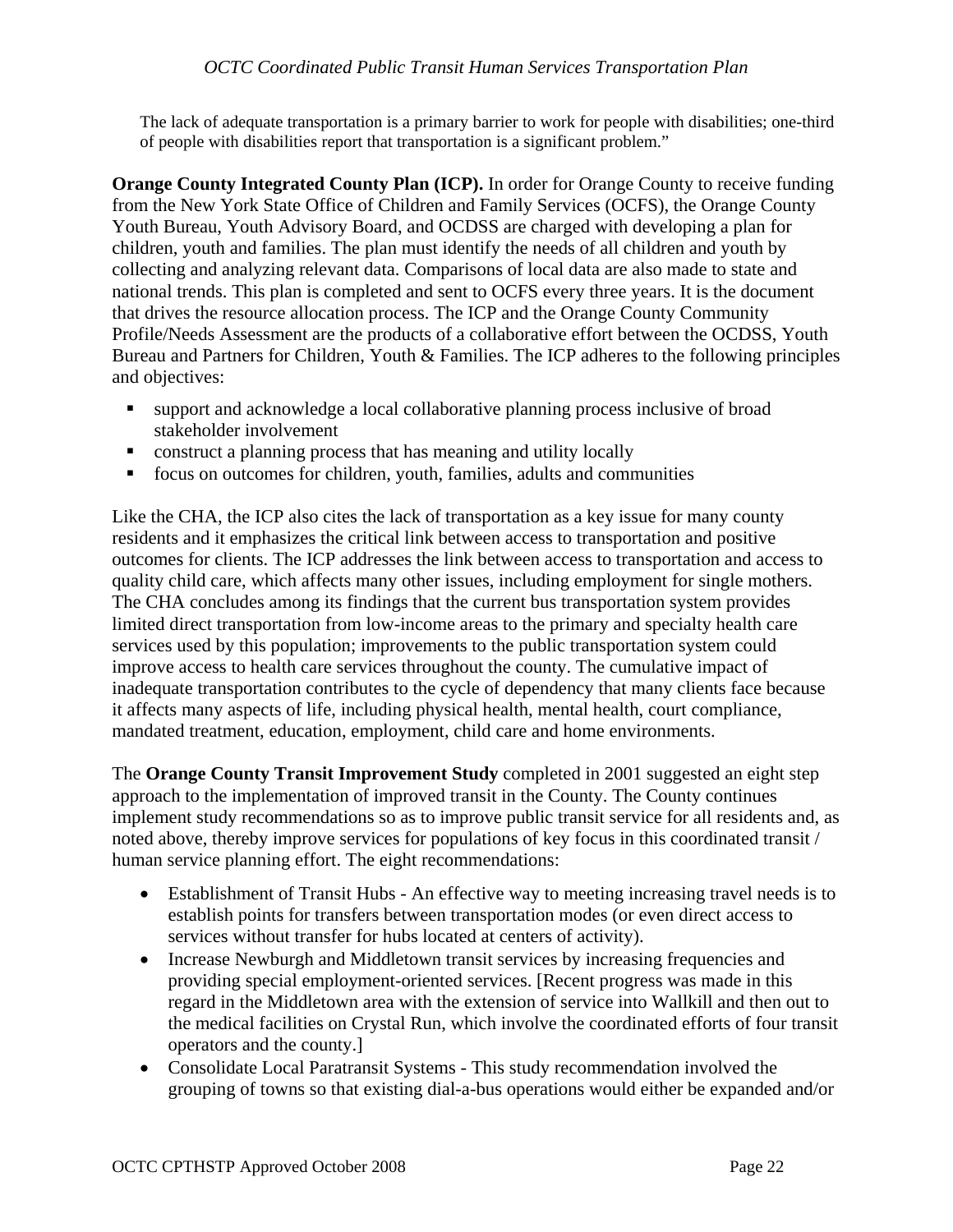consolidated to increase the opportunities for residents to travel between communities. This consolidation would also be conducive to feeding the fixed route services at the transit hubs. [This has happened to some extent through the collaborative efforts of the municipal operators noted above.]

- Modification of ADA Paratransit Service This was recommended to be accomplished either through contracts with single providers or a number of providers. It was also recommended that the County investigate allowing eligibility determinations be made via contracts with the local independent living centers or other such agencies.
- Develop a Coordinated Marketing Campaign to include the development of a new name, logo, and color scheme for use on vehicles providing transit service in the County. [The name, logo and color scheme were developed in 2006; all new buses purchased through Orange County will in some way make use of coordinated graphics. More individual and unique graphic treatments (for buses, signage, shelters and schedules) will be developed for each distinct service within the system.]
- Coordinate Human Service Agency Transportation While this was a suggestion in 2001 it is now mandated by SAFETEA and hence this present planning effort.
- Streamline County Administration of Public Transportation Services Take steps necessary to allow the County to better manage the existing and future transit operations in the County through increased staffing, software development, and better interaction between bus service providers. [Some progress has been made in this regard since 2001. At present the County Planning Department is working to engage the services of a team of transit professionals to carry out specific, already-programmed transit projects (such as expansion of intra-county bus services and improvement of the transit hub in downtown Middletown), to create better program and grant management systems, improve financial planning and programming, and carry out a number of other transit planning tasks. Through this effort and the concurrent transit planning component of the Newburgh Area Transportation & Land Use study it is expected the county and its partners will develop specific plans for expanding and improving bus services in both Middletown and Newburgh.]
- Develop a Process for Evaluating Service Requests and Suggestions.

The **OCTC Long Range Transportation Plan** is required to be updated every four years; it was updated most recently in November 2007. This plan provides a comprehensive overview of the entire transportation system and, given that the transportation council and its guiding regulations stem from federal legislation, there is a particular focus on the larger agencies and major transportation facilities which receive federal aid. The OCTC long range plan includes a number of goal and policy statements, some of which relate to human service & transit planning (and which, in future updates, will itself be reflective of continuing coordinated human service / transit planning). The long range transportation plan and many other studies, plans, and links to other transportation resources are available at: [www.orangecountygov.com/planning/octc](http://www.orangecountygov.com/planning/octc). Following are a number of 2007 OCTC long range plan statements of goals and objectives that speak to transit / human service transportation planning issues (*the letter order of the goals is based on how they appear in the long range plan*):

**GOAL A:** "Adequate, safe, balanced and efficient multimodal transportation for motorized and non-motorized users at reasonable cost to the people of Orange County and New York State"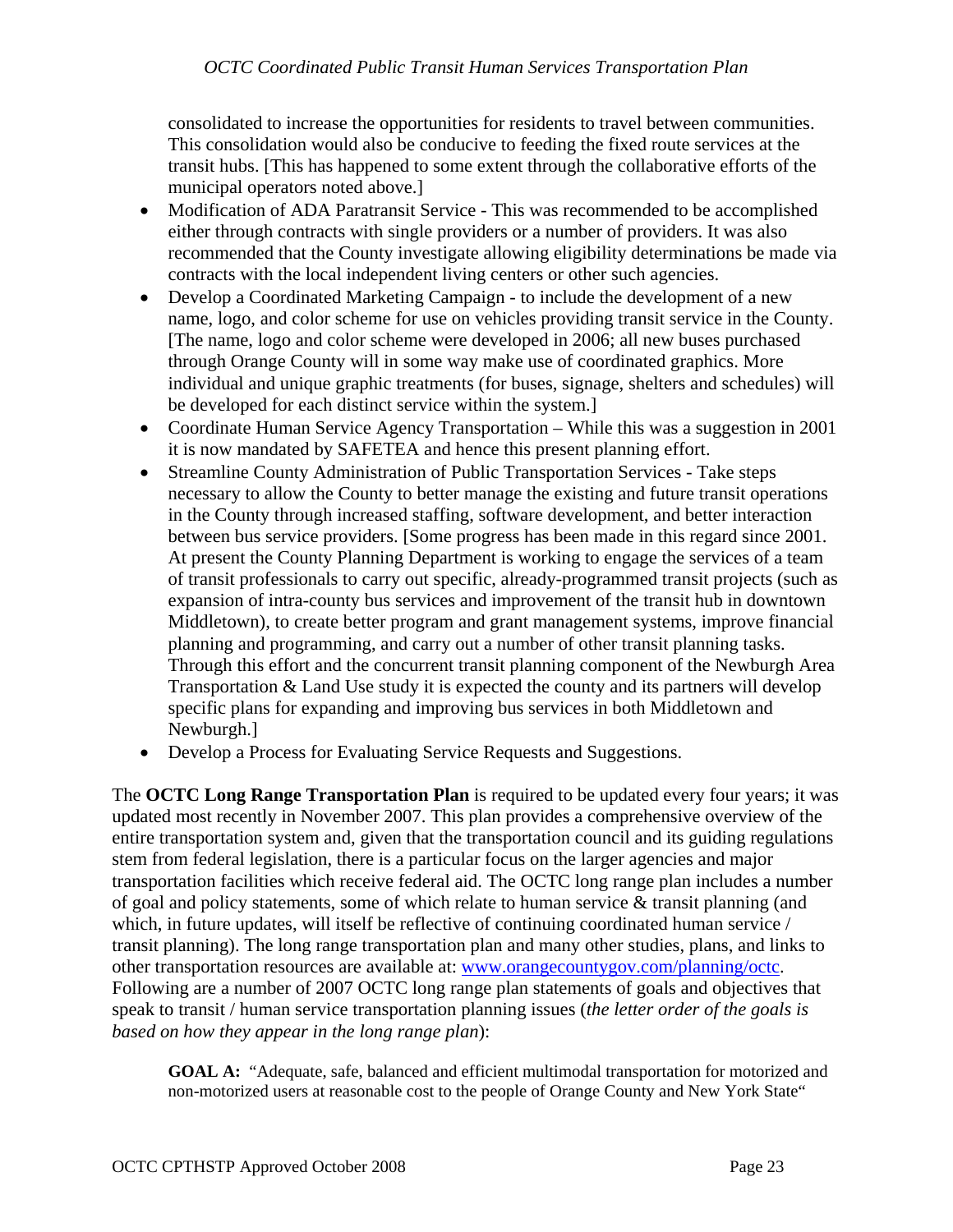where objectives include cost-effective modes and provision for the travel needs of mobilitylimited persons (elderly, disabled, economically disadvantaged) and meeting ADA requirements. Some of the recommended actions to attain this goal include completing this Coordinated Public Transit – Human Services Transportation Plan and the review and update of the County's ADA paratransit policies, making service improvements as warranted.

**GOAL C:** "A healthy and vital economy adequately supported for continued smart growth by the transportation system" where objectives include the development of infrastructure necessary to service Stewart International Airport as it expands and provision of convenient access to employment centers for all people, including the economically disadvantaged. Some of the long range plan's recommended actions to attain this goal include the coordination of transportation planning activities related to Stewart International Airport with member agencies (NYSDOT, the Port Authority of New York & New Jersey, MTA Metro-North, local governments) and completion of the Newburgh and Mid-county Transportation and Land Use studies.

**GOAL G:** "Create and maintain a cost effective, integrated, and secure multimodal transportation system for motorized and non-motorized users and obtain adequate financial resources to support it" where objectives include cost-effective allocation of funds in order to rebuild and maintain the County's transportation infrastructure and development of private sector initiatives, public-private partnerships, and innovative financing mechanisms to fund transportation needs. Some of the long range plan's recommended actions to attain this goal include reviewing the overall funding of operation and maintenance of all transportation systems in Orange County and the identification of practical recommendations to improve the costeffectiveness of transportation spending as well as seek to increase overall funding.

**Factors Inhibiting Use of Public Transit by Human Service Agencies & Their Clients.** In previous planning efforts and studies, as well as through this current coordinated transit / human service transportation planning effort, a number of factors have been identified as barriers that inhibit the use of public transit services by clients. In some cases, these barriers represent challenges not easily solved by improvement and expansion of fixed-route public transit services, requiring a different approach to effective service provision for clients in need of transportation.

Client Barriers include deficits in education, language and literacy. Many users of public transit and those who might use transit have literacy and reading difficulties. Growing immigrant populations present challenges of navigating a public transit system in English only. Physical disabilities and mental health needs complicate the ability to navigate public transit. Working parents with child care needs require multiple stops at child care facilities and then to places of employment, which complicates routing and scheduling. Seniors may have difficulty getting to a bus stop due to decreased mobility; long wait times are also problematic for them due to physical limitations and health conditions. In the case of parolees, individuals are not approved to obtain a driver's license and for non-pedestrian trips are totally dependent on human service agencies, friends, family, taxis, and public transportation. The sprawling, automobile dependent physical organization of our American communities also works against the use of public transit simply because, at present, the origins and destinations of many trips are so dispersed.

Bus Frequency, Routing, & Discontinuity of Services affects the ability to use public transit, especially in regard to attaining and retaining employment. Inadequate frequency of runs and limited service past 5PM during on weekdays as well as limited or no services on weekends do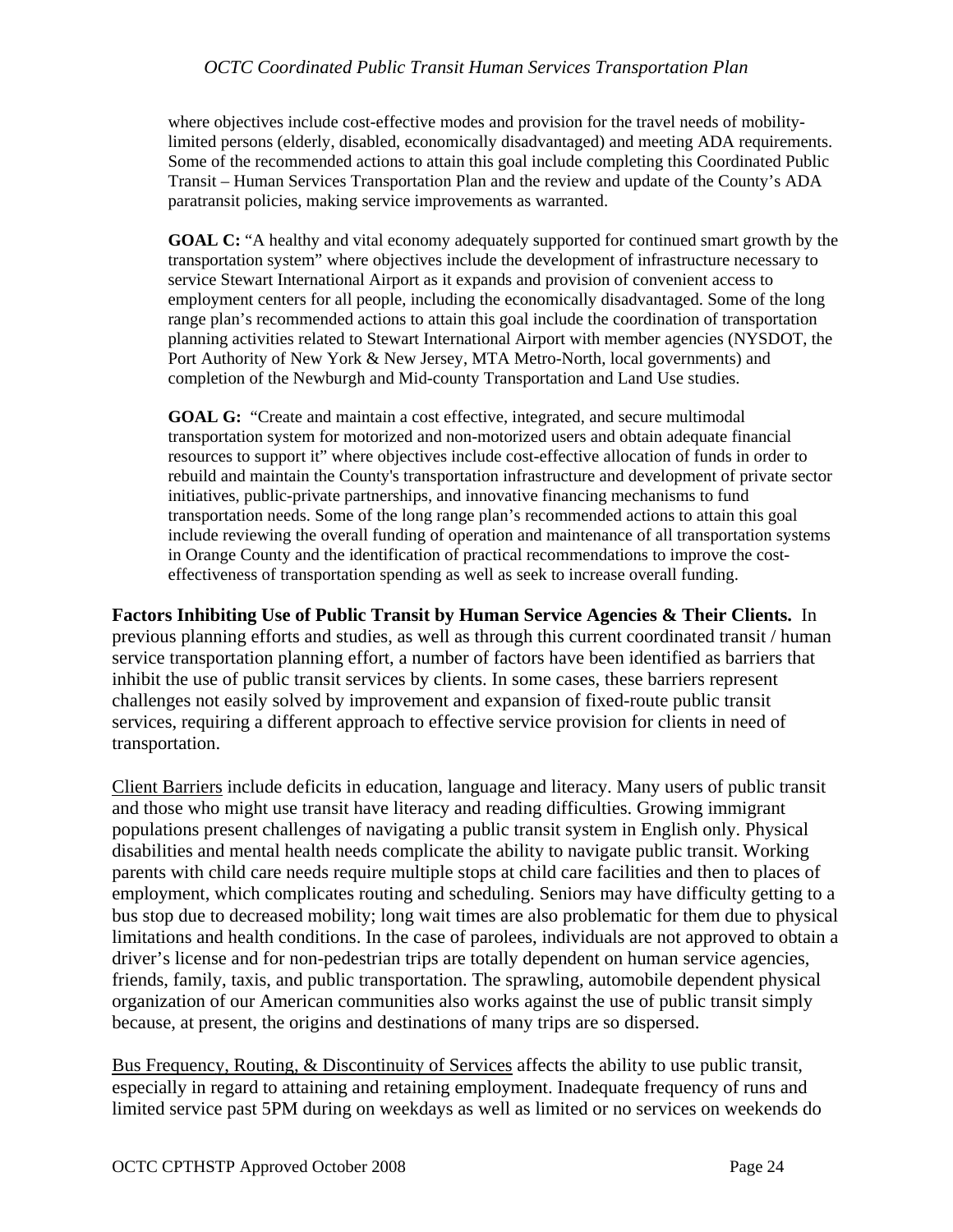not accommodate present day retail and shift work scheduling. Two-hour headways (time between buses) and even one-hour headways can simply be too great to make public transit feasible for many people. Aside from the fact that municipal dial-a-bus services require advance reservations, these services often do not cross municipal boundaries. Even when they do, it is generally only to an adjoining community and not necessarily to employment and shopping centers. Rotating work schedules and unpredictability of work scheduling can make it difficult to project which routes and frequencies will meet demand. Many jobs are located in distribution centers that are outside current transit service areas (hence the demand demonstrated by the Orange County JARC program).

Geography & Dispersion of Activities. Orange County's large geographic area (816 square miles) makes cost-effective, county-wide, fixed-route public transit impractical. Away from the cities and settled villages, the housing density of suburban and rural areas is relatively low. While public transit routes can or might serve a main thoroughfare in a town, the locations of most housing, employment and shopping are dispersed and too distant for convenient pedestrian connections which then requires a car or other transportation to get to the bus. Given the current physical organization of homes, stores, offices, and other destinations, convenient and costeffective public transit may never be possible in certain areas or for certain trips. In addition, many service providers, especially health-care providers, have moved their facilities to the outskirts of city centers, where development and operating costs (for them) are lower. These new locations are often located outside existing bus routes and the burden is placed on the individual client to these services. In a similar vein, while more than a third of the county's poor are located in the cities, job and income growth has been primarily occurring in areas outside of the cities.

Communication. Due to limited communication between human service providers, transit planners, and operators and minimal local transit marketing and promotion to date, service providers, their clients and the general public are often not familiar with the existing public transit resources. In addition, there is low visibility of public transit services "on the street" in terms of routes, bus stops and signage. While it is possible to flag down buses, most people who do not already ride the system would not know to do this. This situation is complicated by the fact that buses (especially older ones) may not be marked with signage that makes destinations and routes clear to potential riders. For example, a bus might have a digital route sign which says "New York City", but in fact that bus can provide local service on the portion of its route within the county. Service providers, who might be able to educate their clients about how to negotiate the system, are also themselves unfamiliar and uncomfortable using the system. Language is also a barrier, as previously noted.

Coordination of Needs. Human service providers are currently often meeting client needs agency by agency in an uncoordinated fashion. Each agency has its own vehicles, drivers, maintenance process, and system for scheduling. This reality exists for a variety of reasons including funding sources and their regulations; other regulations; organizational structure, leadership and inertia; client-specific needs; methods of scheduling & dispatching; time constraints; and lack of collaboration with other providers. Even within county government, and for the same reasons, client-specific needs are often handled through the efforts and budgets of individual agencies, rather than through comprehensive needs analyses across all departments. What has not been attempted to date is a comprehensive, cross-agency data collection effort, followed by a thorough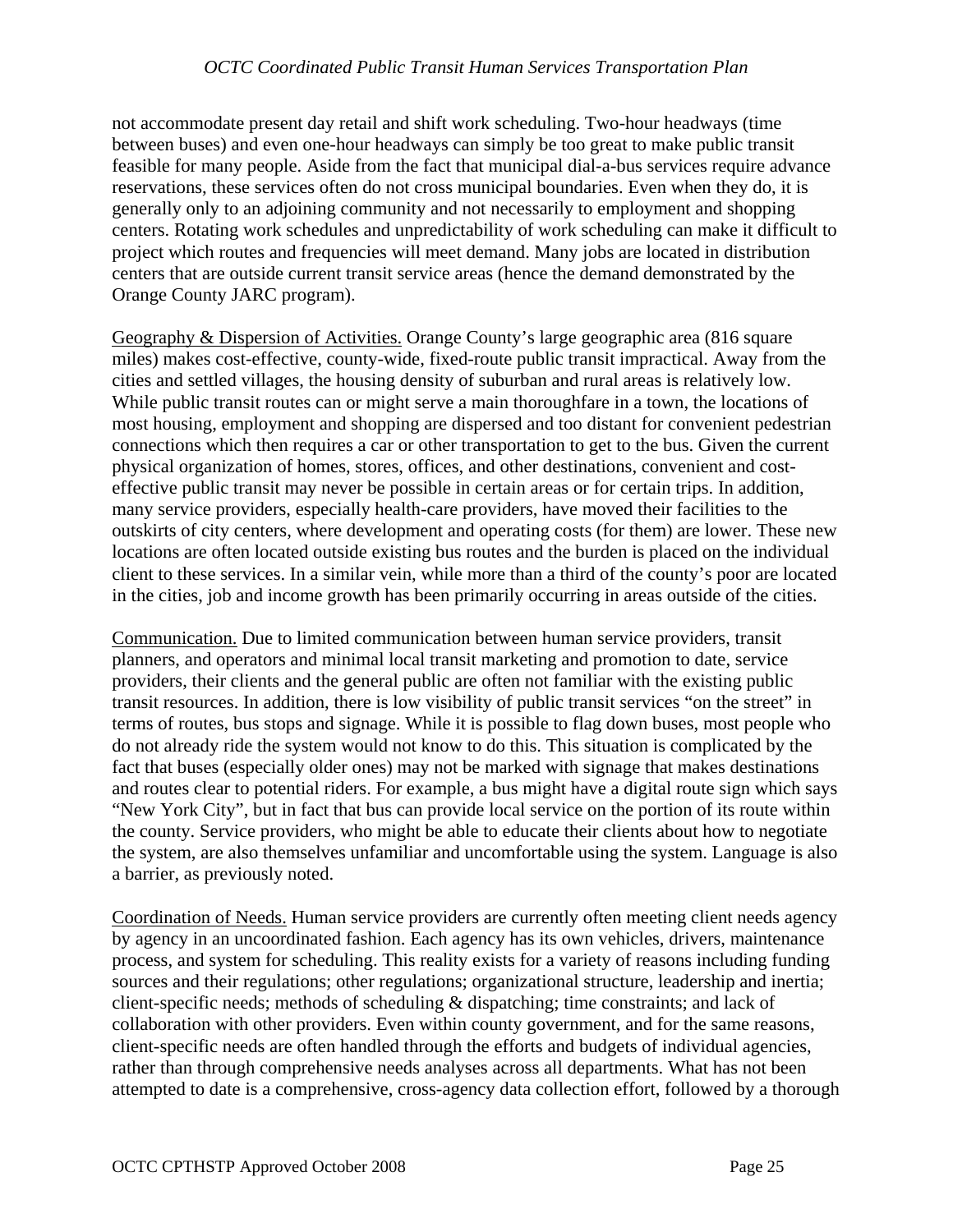investigation and analysis into the locations of client origins and destinations, regulatory parameters, special agency needs, vehicle needs and costs so as to identify strategies to improve services through shared efforts and reduce community costs.

## Other Factors Inhibiting Use of Transit:

- o In a car-dominated society and car-loving culture (aside from the dispersed locations of origins and destinations) there is a tendency to want to travel by car.
- o In a fast-paced culture, many people do not have the time, cannot make the time, or simply do not want to make the effort to use public transit which will require waiting, walking, and making multiple transfers.

# **NYSDOT 2008 Section 5310 Application Cycle**

For 2008, Occupations Inc. has requested one Type II bus for use on their existing Monroe/Newburgh route. This constantly-changing route transports clients to Occupations' Union Street facility. As the Union Street facility program has grown and client needs have changed, Occupations has had to accommodate more clients and different mobility concerns. Current transportation is provided by a van; the requested new bus would afford Occupations the opportunity for extra seating capacity and allow for more flexibility in addressing these concerns and meeting client needs. The hours of operation would be from 5:45 AM to 5:00 PM. Occupations has also requested one Type IV bus, which is needed to replace an existing bus (Bus #89, a 1997 International). The replacement bus would be utilized on the "MID" run, covering the City of Middletown, and running from 5:30AM to 9:00AM and again from 1:30PM to 5:00PM.

AHRC is adding 15 vehicles in 2008 to their current fleet to meet transportation needs. Eleven are replacement vehicles and four vehicles will meet new demand. AHRC will be applying to NYSDO T for Section 5310 funding to purchase two 24-passenger buses, each configured to accommodate 10 wheelchairs. There would be some flexibility in bus configuration as AHRC is requesting six flip-seats in each bus. The buses would replace two similar vehicles that are used Monday through Friday to provide transportation from client residences to AHRC's day program sites. One bus would travel from Campbell Hall to Newburgh, New Windsor, Cornwall and Highland Mills. The other bus would cover Middletown to Port Jervis. Routes would be determined by actual need and would provide "home to program" transportation. Routes cover pickups in most areas of Orange County to AHRC program centers in Middletown, Campbell Hall and Chester.

Inspire is currently in development of a six-bed OMRDD home to serve adults with traumatic brain injury who are eligible for OMRDD services, as well as a second six-bed OMRDD home that will serve consumers with diverse developmental disabilities. Upon opening of these homes, transportation for clients will be necessary daily for both day and evening hours. In addition, Inspire has received two approvals to operate adult programs, one for traumatic brain injury and one for predominately physically-challenged adults with high cognitive abilities. Within the second quarter of 2008, Inspire anticipates an immediate need to transport 24 people on a daily basis with the inception of these two day-programs. Within 18 months, Inspire projects to begin serving six clients, increasing to twelve for the two six-bed OMRDD homes. Inspire currently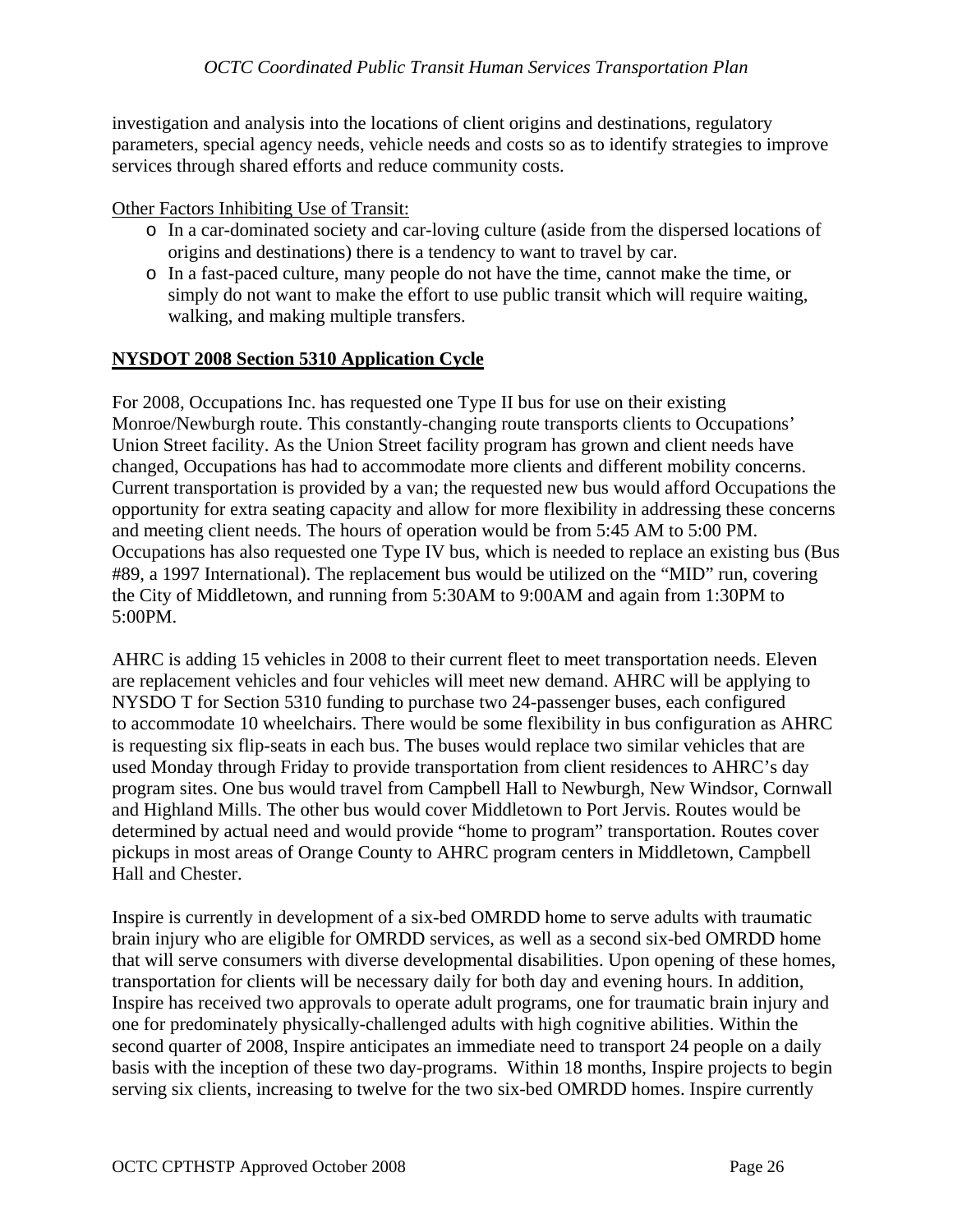owns one van and a car that are utilized by its Home Services Department for the required Medicaid face-to-face home visits, but neither vehicle is suitable for wheelchairs or daily, ongoing client transportation. Inspire proposes to use Section 5310 funding for a Type III vehicle with 4 wheelchair positions and 6 ambulatory seats. Multiple trips would be made if more than four wheelchairs are involved. As a cerebral palsy center, Inspire anticipates a great deal of usage for wheelchair transport, since it is not readily available to its clients.

Inspire anticipates a minimum of two AM/PM runs, one in the eastern portion of Orange County and one in the western portion, with some overlap into neighboring counties if needed. Hours of operation of the regularly scheduled eastern and western routes would be 8:00AM to 5:00PM, Monday thru Friday. The schedule will include round-trip transportation for day programs, as well as demand-responsive use for medical and therapeutic appointments. Evenings and weekends will include regularly-scheduled activities, and demand-responsive use for clients to participate in community activities. The vehicle would also be utilized as needed to support social and recreational group activities. Inspire anticipates more than four wheelchair participants in its day programs; requiring additional runs as needed in the eastern and western sectors of Orange and neighboring counties.

Rayim of Hudson Valley has applied for the Section 5310 funding for two Type III buses to enable them to provide transportation that is more adequate for their clientele on a daily basis to and from their day program, as well as to be able to get to and from work in a more sufficient way. The requested buses will also enable their clients to get better transportation to local and community events as well as to be able to better enjoy recreational activities on an ongoing basis. Rayim of Hudson Valley is also in the process of developing two group homes in Orange County that will serve as placement for 12 individuals. This development will automatically increase the need of transportation to recreational and medical activities on a daily basis.

**Recommendations.** This Coordinated Public Transit – Human Service Transportation Planning effort marks the beginning of an ongoing process to improve and enhance Orange County's public transit system and special needs transportation services for the benefit of all residents. The planning process revealed a general sentiment among human service providers that client transportation needs have not always been heard. Participants also expressed frustration that the speed with which improvements to Orange County's public transit system have been proposed and implemented does not always reflect the urgency of the need of clients who depend on accessible transportation to earn a living, comply with court mandates, or access medical care..

Human service clients depend on affordable access to reliable transportation services as a lifeline to basic needs such as employment and medical care. The significance of transportation in breaking the welfare cycle was also stressed by human service providers.

In order for human service providers to feel that their input to this planning process has been heard, it is imperative that these needs are incorporated explicitly in future transit and transportation planning; development of transit service improvements and expansions; programming for transit vehicles; and related efforts. Just as transportation documents to date do not always reflect a concentrated effort to solicit participation from human service providers, human service plans and assessments (e.g. the ICP and OCCHA mentioned above) have not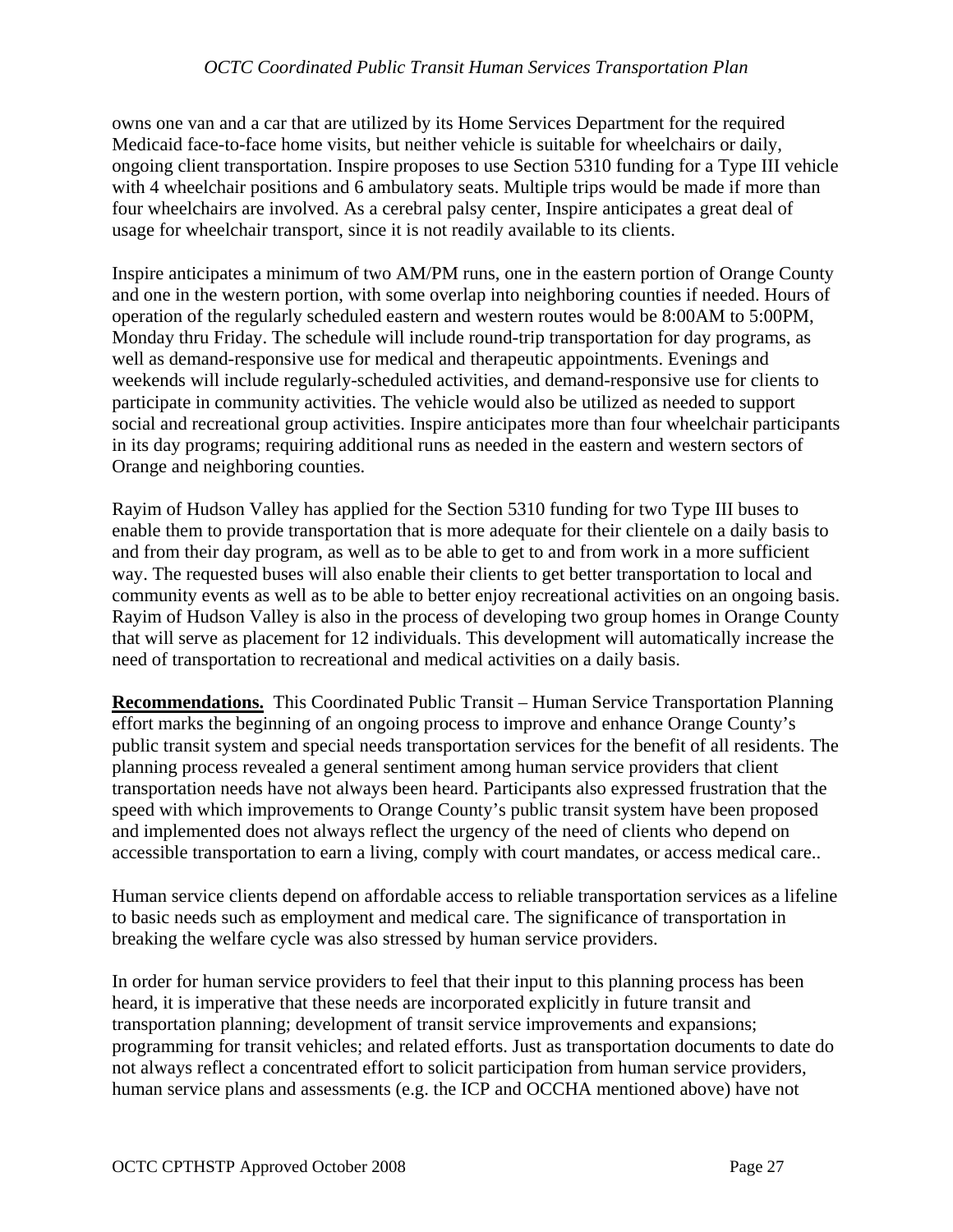always included input from transportation planners and transit decision makers, even though documents cite transportation as a key need for the community and resulting quality of life for residents. Therefore, transit planners and operators expect that human service agencies will similarly incorporate communication, coordination, and understanding of transit service and funding realities when developing and updating their program and agency plans.

All participants in this planning process expect to see ongoing progress made toward creative, practical, sensitive, and cost-effective improvements in public transit systems. This progress will assist in the improvement of community well-being in part through better human service delivery and in part through a reduced need for those services as clients become independent from assistance through initiatives that include accessible and affordable transportation. Participants also expect to see progress made in focused human service transportation systems when needs cannot be feasibly or cost-effectively served through public transit, or where programmatic requirements of funding agencies or client needs argue for transportation services that are especially tailored to those requirements. Participants are very hopeful that there will be future successes from some combination of creative, shared and organizationally-flexible service delivery systems which would maximize service, convenience and happiness while minimizing overall costs to the community.

Many of the recommendations proposed in this plan are among actions and strategies identified in existing transportation and human service agency plans. Aside from any targeted public transit improvements for those in need of services form human service providers, as the public transit system in Orange County continues to improve for the general public, low-income populations with arguably the most critical need for public transportation will necessarily benefit.

In this spirit, below are organized a number of recommended strategies, actions, policies and future planning activities. Some are immediate, others short term or longer-term, whilst a few have no real time-component.

#### **IMMEDIATE**

- All of the applications from human service agency applicants within the county in 2008 to the NYSDOT-administered FTA Section 5310 funding program appear to be for needed equipment to provide human services to Orange County residents. OCTC supports all of these applications and requests that NYSDOT seek to fund these needs to the greatest extent of available funding, while balancing the practical needs of other counties and communities across the Empire State.
- Work with the Poughkeepsie-Dutchess and Ulster Transportation Councils to develop a methodology for allocating and programming Section 5316 and 5317 funding provided to the three-county Mid-Hudson Valley (large urban) Transportation Management Area. Orange County Planning will coordinate the local programming of these large urban funds with any available Section 5316 and 5317 funds which may be provided to the Middletown small urban area.

#### **OTHER RECOMMENDATIONS**

 Follow through with UPWP-supported transit planning. Continue the development of local strategies, policies, and processes for the utilization of any available funding from the Section 5310, 5316 and 5317 programs.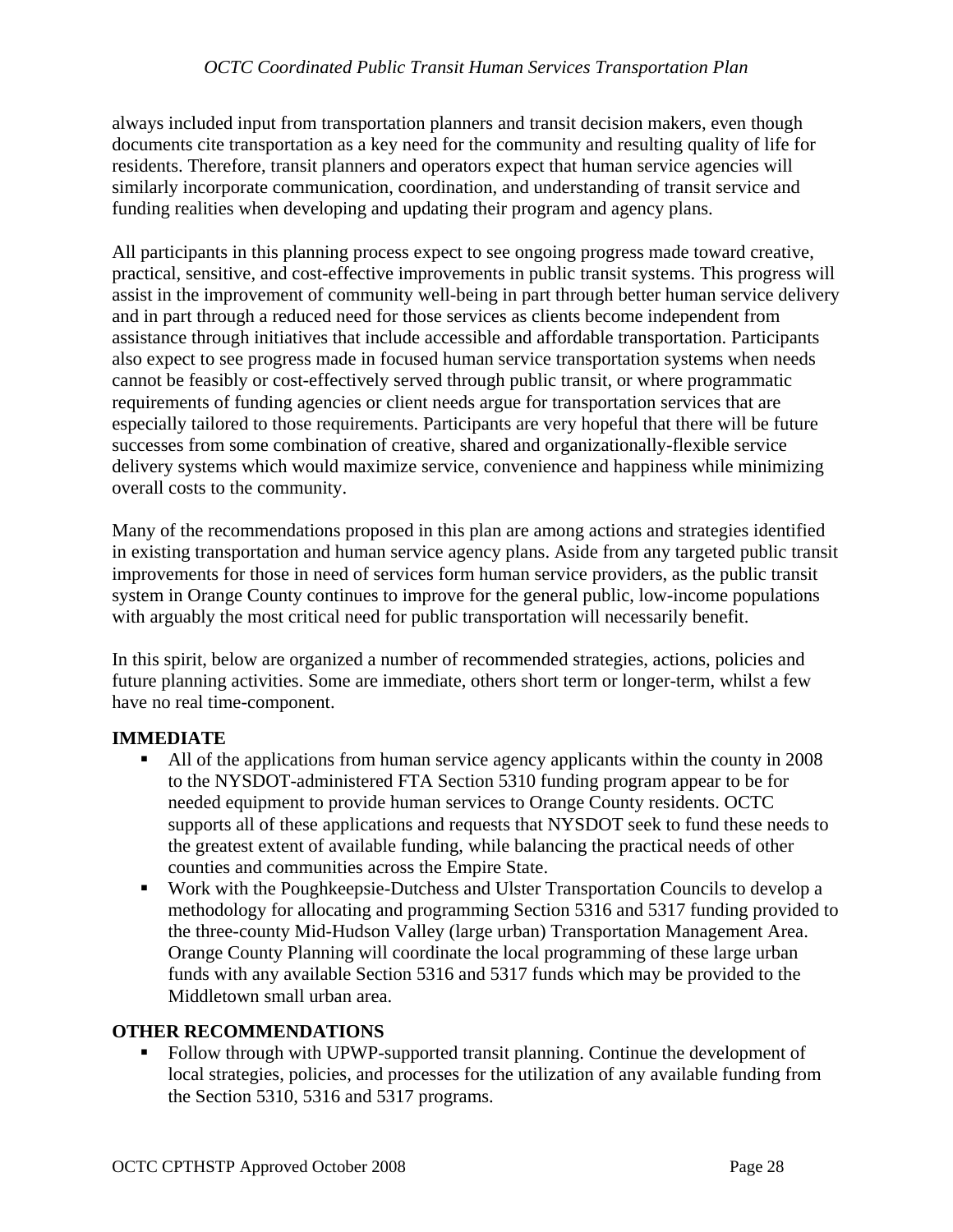- Formalize an ongoing integrated planning process between transportation and human service sectors in Orange County:
- OCDSS and ETA should designate staff to sit in on MPO planning processes, committees and meetings to ensure ongoing representation of human service needs.
- **Establish an ongoing action-oriented subcommittee or advisory group inclusive of health** and human service providers to ensure ongoing identification, development and implementation of CPTHSTP goals, including advising on updates to the ADA Paratransit program.
- **Promote or even require cross-agency participation and inter-disciplinary involvement in** planning processes and related reports. For example, human service provider participation in formal documents prepared by OCTC and the OC Planning Department or participation of transportation planners and transit stakeholders in county Community Health Assessment updates to NYS Department of Health and in updates of the Integrated County Plan required by NYS Office of Children and Family Services.
- Expand and/or implement new routes within the Newburgh area (and other areas where warranted), with a view toward serving the needs of human service provider clients (e.g., incorporate high-usage pick-up and destination points for Medicaid clients).
- **IMPROVE ARTIFY IMPROVE ARTIFY** 1 Improve awareness among transit planners and operators regarding the top destinations within Orange County for human service clients. Utilize mapping, vehicle routing and other software to facilitate this awareness and for transit service planning.
- Through the planning process, ensure advocacy for human service clients and destinations as routes are designed.
- Incorporate into the planning process information regarding Medicaid and other human service program regulations, scheduling, and work-shift demands
- **Through the planning process, ensure advocacy for human service clients and** destinations as routes are designed.
- Conduct a series of workshops across the County to educate human service providers and the general public about the new transit guide and existing public transit service.
- Develop signage and bus stops
- Include human service needs in developing and implementing the required Limited English Proficiency (LEP) plan
- Improve the profile of public transit to increase awareness of services through increased promotion, education and marketing
- Adapt a future printing of the Transit Guide for a 3rd grade reading level, with even more visual aids to accommodate residents with intellectual and literacy challenges. Develop a large print edition for the visually impaired.
- Explore development of (and implement if possible) an interactive website where service providers and/or clients can enter (or point to) their pick up and destination points, in order to understand best transportation options. This has the added benefit of data collection as requests would also be used to understand who wants to go where, and when, in order to potentially add routes and frequencies that are in high demand. If properly marketed and used, this website could become a key mechanism for recurring feedback to determine needed, new or expanded services.
- Buses with more helpful route descriptions / destinations on them
- Work to extend or improve services to Saint Luke's Cornwall hospital and Crystal Run Healthcare.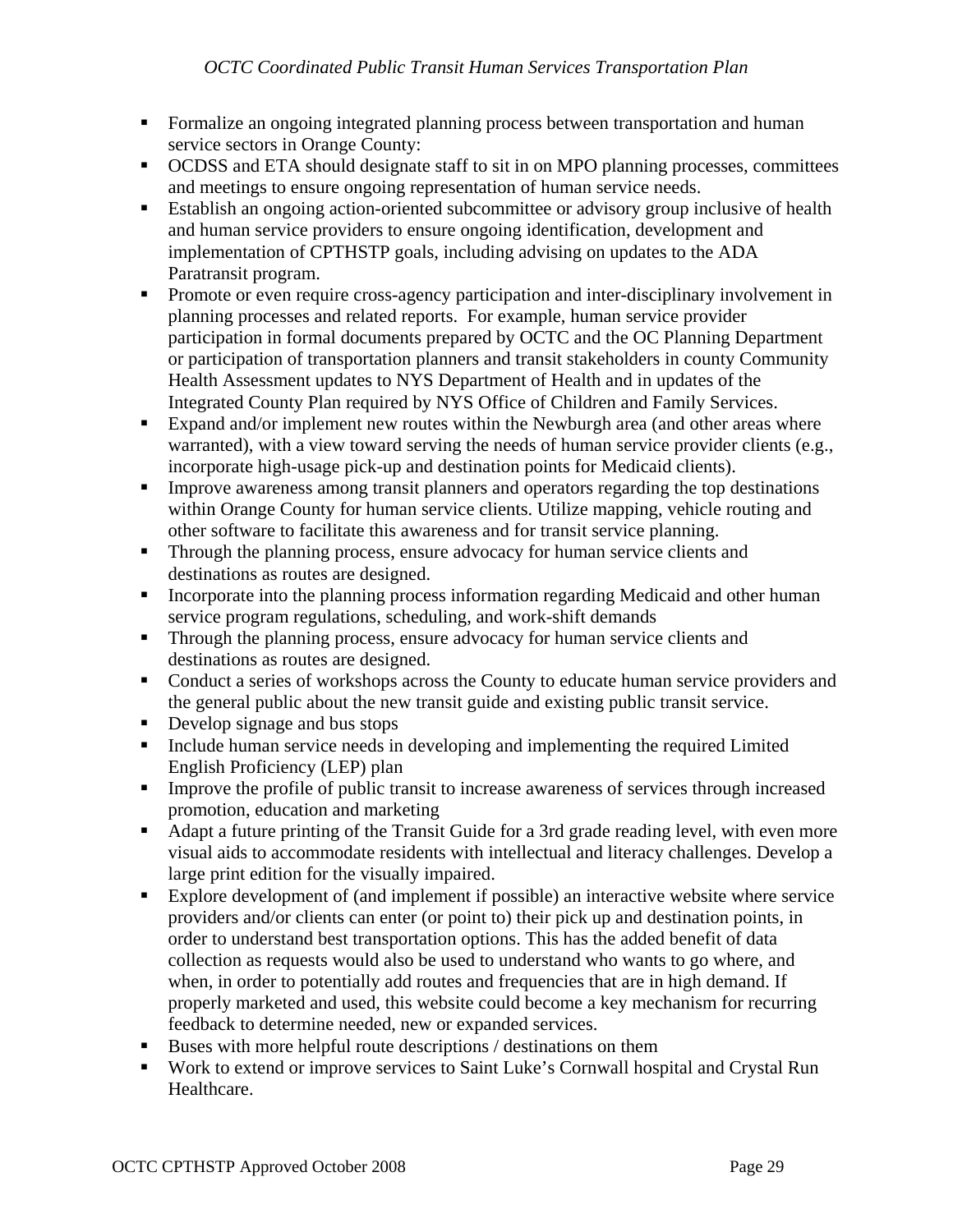- OCDSS & OC Planning need to continue exploring strategies for reducing Medicaid transportation costs and streamlining service delivery, which likely include adding routes and increasing frequencies that will serve Medicaid Clients and provide the potential of leveraging Medicaid funding for the public transit system.
- Open and equal access for all eligible and qualified applicants to the FTA Section 5310, 5316 and 5317 funding streams. In this ongoing CPTHSTP process, applications and requests for funding in subsequent years will be evaluated according to the priorities of this plan and identified needs within our communities, with the goal to include in the plan those applicants who have a proposal and the organizational capacity that will maximize funding opportunities and best serve the community needs. These procedures and policies will be developed and revised as necessary to be consistent with current FTA program circulars. OCTC is in the process of developing the procedures for new and recurring applications, and will consider utilizing, as other counties as already done, a scoring matrix to evaluate applications according to expressed priorities, need and demand. Orange County will consider promoting and providing open educational workshops to outline these specific funding opportunities, in order to ensure that the process is objective and inclusive of all eligible applicants.